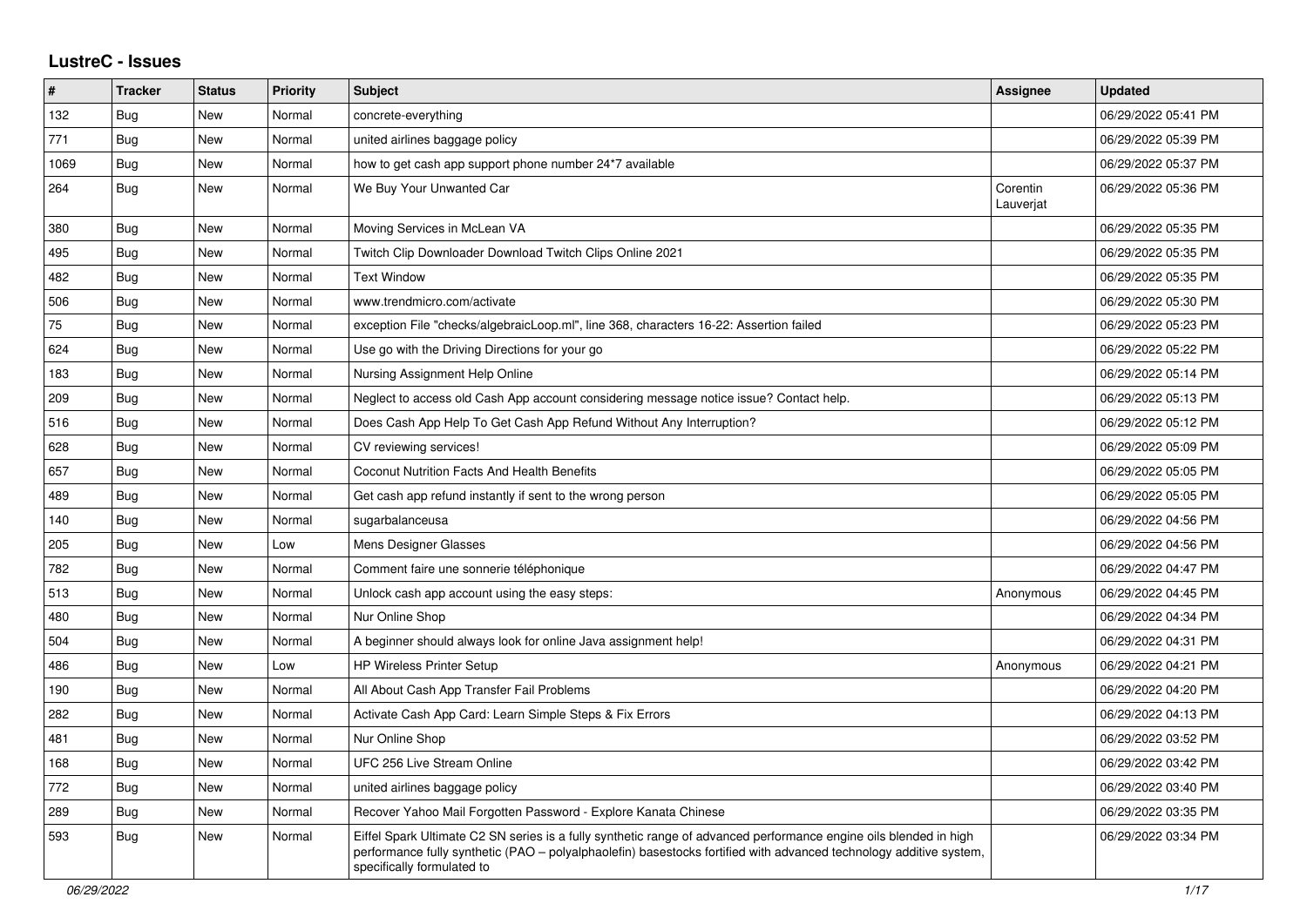| $\vert$ # | <b>Tracker</b> | <b>Status</b> | <b>Priority</b> | Subject                                                                                  | Assignee               | <b>Updated</b>      |
|-----------|----------------|---------------|-----------------|------------------------------------------------------------------------------------------|------------------------|---------------------|
| 699       | <b>Bug</b>     | New           | Normal          | Would you be able to utilize Cash App Twitch?                                            |                        | 06/29/2022 03:27 PM |
| 735       | Bug            | <b>New</b>    | Normal          | A quick fix of how to get money back from cash app stocks                                |                        | 06/29/2022 03:27 PM |
| 534       | Bug            | New           | Normal          | Know how to initiate cash app refund by contacting the technical team                    | Pierre-Loïc<br>Garoche | 06/29/2022 03:23 PM |
| 497       | Bug            | New           | Normal          | Fake Nike Dunk Low Off-White Lot 50                                                      |                        | 06/29/2022 03:23 PM |
| 490       | <b>Bug</b>     | New           | Normal          | Unlock cash app account by getting quick solutions from the technical executives         |                        | 06/29/2022 03:14 PM |
| 501       | Bug            | New           | Normal          | How Do I Annihilate Cash App Transfer Failed Problems Effectively                        | Pierre-Loïc<br>Garoche | 06/29/2022 03:12 PM |
| 696       | Bug            | New           | Normal          | How to Install the TuMangaOnline App                                                     |                        | 06/29/2022 03:12 PM |
| 717       | Bug            | New           | Normal          | Disney Plus Apk - Watch Movies and TV Shows on Your Device                               |                        | 06/29/2022 03:10 PM |
| 592       | Bug            | New           | Normal          | Deezer Premium APK - Baixe músicas de qualquer lugar do mundo de graça                   |                        | 06/29/2022 03:10 PM |
| 694       | <b>Bug</b>     | New           | Normal          | How to Get Guidance On How To Cash App Withdrawal Limit?                                 | Christophe<br>Garion   | 06/29/2022 03:09 PM |
| 523       | Bug            | New           | Normal          | What Is The Right Google Account Recovery Aid To Regain Account Access?                  | Pierre-Loïc<br>Garoche | 06/29/2022 03:04 PM |
| 278       | Bug            | <b>New</b>    | Normal          | Cash App Help & Solutions - Here You Will Get Better Assistance                          |                        | 06/29/2022 03:03 PM |
| 582       | Bug            | New           | Normal          | Cash App Won't Let Me Send Money If There Is A Low Balance Available                     | Pierre-Loïc<br>Garoche | 06/29/2022 03:01 PM |
| 279       | Bug            | New           | High            | What is an essential feature of an internal communications app?                          |                        | 06/29/2022 02:57 PM |
| 321       | <b>Bug</b>     | New           | Normal          | Tile & Grout Cleaning Services in Virginia Beach VA                                      |                        | 06/29/2022 02:55 PM |
| 333       | Bug            | New           | Normal          | Mold Removal Services in Norfolk VA                                                      |                        | 06/29/2022 02:53 PM |
| 336       | Bug            | <b>New</b>    | Normal          | Tile & Grout Cleaning Services in Norfolk VA                                             |                        | 06/29/2022 02:50 PM |
| 246       | Bug            | New           | Normal          | The Beast App                                                                            |                        | 06/29/2022 02:43 PM |
| 502       | Bug            | New           | Normal          | Les instructions pour définir des sonneries pour iPhone sont simples et faciles à suivre |                        | 06/29/2022 02:27 PM |
| 561       | <b>Bug</b>     | New           | Normal          | Enjoy the Full YouTube Premium Experience With YouTube Premium Membership                |                        | 06/29/2022 02:18 PM |
| 181       | Bug            | New           | Normal          | <b>Healthcare Custom Writing Services</b>                                                |                        | 06/29/2022 02:16 PM |
| 507       | Bug            | New           | Normal          | central.bitdefender.com                                                                  |                        | 06/29/2022 02:05 PM |
| 487       | <b>Bug</b>     | New           | Normal          | Cheap Fake Dunks                                                                         |                        | 06/29/2022 02:04 PM |
| 267       | <b>Bug</b>     | New           | Normal          | How To Use Internet Radio Services To Listen To Your Favorite Songs                      |                        | 06/29/2022 02:03 PM |
| 601       | Bug            | New           | Normal          | Best Essay Writing Service UK                                                            | Pierre-Loïc<br>Garoche | 06/29/2022 01:57 PM |
| 145       | <b>Bug</b>     | New           | Normal          | abdulbaissagar                                                                           |                        | 06/29/2022 01:56 PM |
| 155       | Bug            | New           | Normal          | Cant access my cash app account                                                          | Pierre-Loïc<br>Garoche | 06/29/2022 01:55 PM |
| 496       | <b>Bug</b>     | New           | Normal          | What is Live NetTV?                                                                      |                        | 06/29/2022 01:52 PM |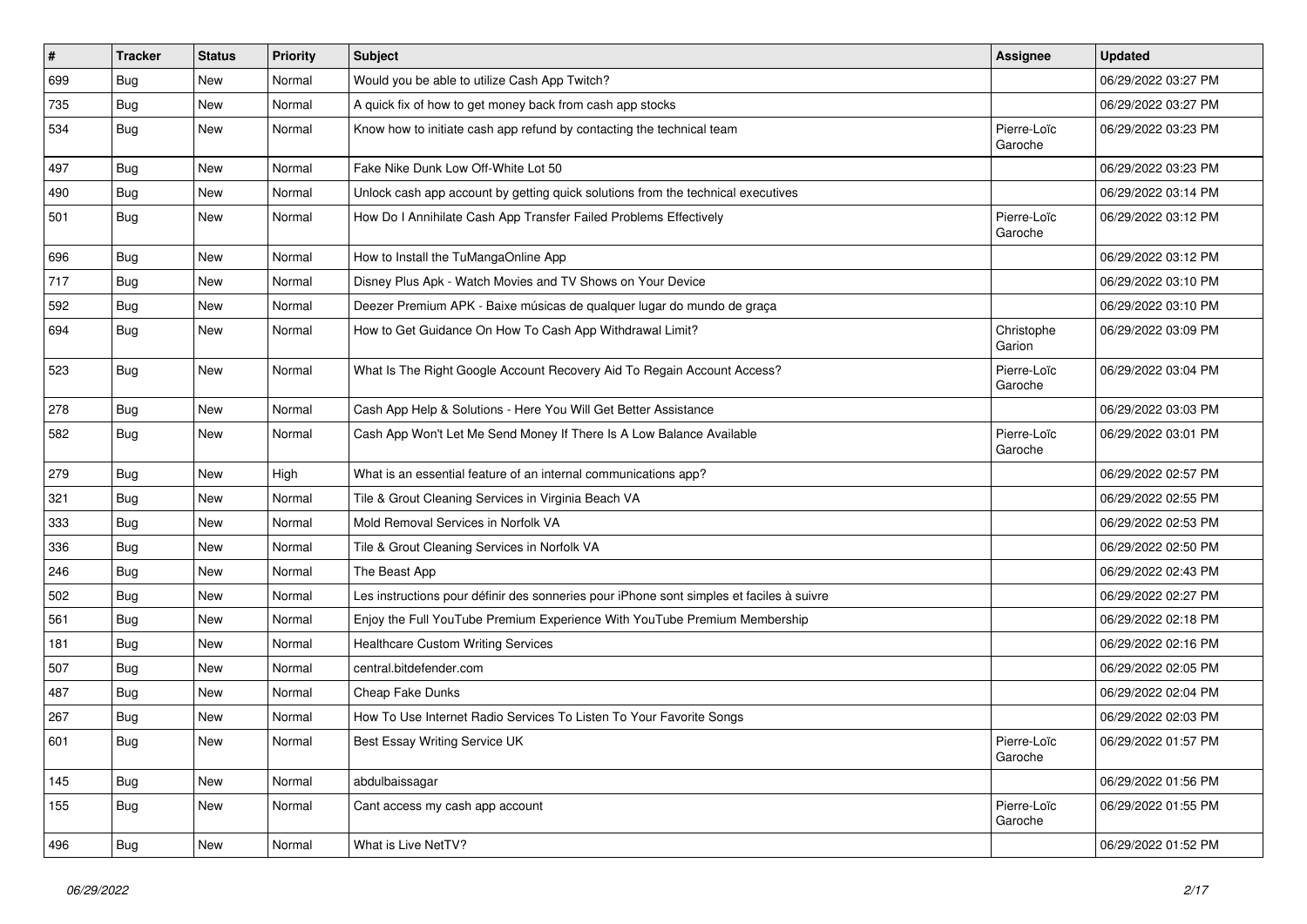| #    | <b>Tracker</b> | <b>Status</b> | <b>Priority</b> | <b>Subject</b>                                                                                                                               | <b>Assignee</b>        | <b>Updated</b>      |
|------|----------------|---------------|-----------------|----------------------------------------------------------------------------------------------------------------------------------------------|------------------------|---------------------|
| 211  | Bug            | New           | Normal          | Problem in Cash App rebate? Call Cash App customer service number for help.                                                                  |                        | 06/29/2022 01:49 PM |
| 599  | Bug            | New           | Normal          | Do you know how to delete cash app account from your computer?                                                                               |                        | 06/29/2022 01:49 PM |
| 275  | <b>Bug</b>     | New           | Normal          | Activate Cash App Card With Or Without QR - Step By Step Guide                                                                               | Pierre-Loïc<br>Garoche | 06/29/2022 01:48 PM |
| 500  | Bug            | New           | Normal          | Simply contact the technical team, to find the solution to cash app refund problems.                                                         | Pierre-Loïc<br>Garoche | 06/29/2022 01:44 PM |
| 783  | Bug            | New           | Normal          | How Do I Determine The Reasons And Solutions To Fix Cash App Transfer Failed?                                                                |                        | 06/29/2022 01:42 PM |
| 922  | Bug            | New           | Normal          | Why Is The Need For Assignment Writing Services?                                                                                             |                        | 06/29/2022 01:32 PM |
| 515  | <b>Bug</b>     | New           | Normal          | Fragment Nike Dunk High Tokyo Fake                                                                                                           |                        | 06/29/2022 01:26 PM |
| 492  | Bug            | New           | Normal          | HD Streamz MOD APK v3.5.5 (Keine Werbung)                                                                                                    |                        | 06/29/2022 01:21 PM |
| 219  | <b>Bug</b>     | New           | Normal          | Free Ringtones for Cell Phones.                                                                                                              |                        | 06/29/2022 01:20 PM |
| 718  | Bug            | New           | High            | Solve Complex Accounting Assignments                                                                                                         | Hamza<br>Bourbouh      | 06/29/2022 01:20 PM |
| 536  | Bug            | New           | Normal          | How to check the balance on the cash app card                                                                                                | Hamza<br>Bourbouh      | 06/29/2022 01:17 PM |
| 74   | <b>Bug</b>     | New           | Normal          | const is not supported inside contract                                                                                                       | Pierre-Loïc<br>Garoche | 06/29/2022 01:17 PM |
| 559  | Bug            | New           | High            | What Are Permission For Applications like Facebook Sending MMS?                                                                              |                        | 06/29/2022 01:15 PM |
| 519  | Bug            | New           | Normal          | Are you finding online UK Assignment writers?                                                                                                |                        | 06/29/2022 01:01 PM |
| 820  | Bug            | New           | Normal          | Metal Slug Apk para Android                                                                                                                  |                        | 06/29/2022 12:55 PM |
| 1077 | <b>Bug</b>     | New           | Normal          | Les excellentes façons d'utiliser ces images                                                                                                 |                        | 06/29/2022 12:54 PM |
| 285  | Bug            | New           | Normal          | Have you ever written an essay?                                                                                                              |                        | 06/29/2022 12:45 PM |
| 157  | <b>Bug</b>     | New           | Normal          | Forget cash app pin                                                                                                                          |                        | 06/29/2022 12:43 PM |
| 76   | Bug            | New           | Normal          | Import error: Load error: imported node real_to_int declared in a regular Lustre file. File "include/conv.lusi", line 1,<br>characters 0-64: |                        | 06/29/2022 12:38 PM |
| 525  | Bug            | New           | Normal          | If you don't have a QR code: How to activate cash app card in app                                                                            |                        | 06/29/2022 12:35 PM |
| 774  | <b>Bug</b>     | New           | Normal          | Follow proper initiatives                                                                                                                    |                        | 06/29/2022 12:34 PM |
| 520  | Bug            | New           | Normal          | What Is The Major Role Of Cash.app/Help and Support Page?                                                                                    |                        | 06/29/2022 12:34 PM |
| 512  | <b>Bug</b>     | New           | Normal          | The Importance Of Using Custom Writing Services                                                                                              |                        | 06/29/2022 12:33 PM |
| 234  | Bug            | New           | Normal          | My Personal Experience With the College Writing Services                                                                                     |                        | 06/29/2022 12:28 PM |
| 531  | <b>Bug</b>     | New           | Normal          | Cheap Assignment Writing Service UK                                                                                                          | Anonymous              | 06/29/2022 12:18 PM |
| 612  | Bug            | New           | Normal          | Luxury Slingshot Rental                                                                                                                      |                        | 06/29/2022 12:15 PM |
| 161  | <b>Bug</b>     | New           | Normal          | dfdrtyuio                                                                                                                                    |                        | 06/29/2022 12:00 PM |
| 677  | Bug            | New           | Normal          | Logo Design Services Near Me                                                                                                                 |                        | 06/29/2022 11:58 AM |
| 661  | Bug            | New           | Normal          | Turbo VPN MOD APK Download                                                                                                                   |                        | 06/29/2022 11:57 AM |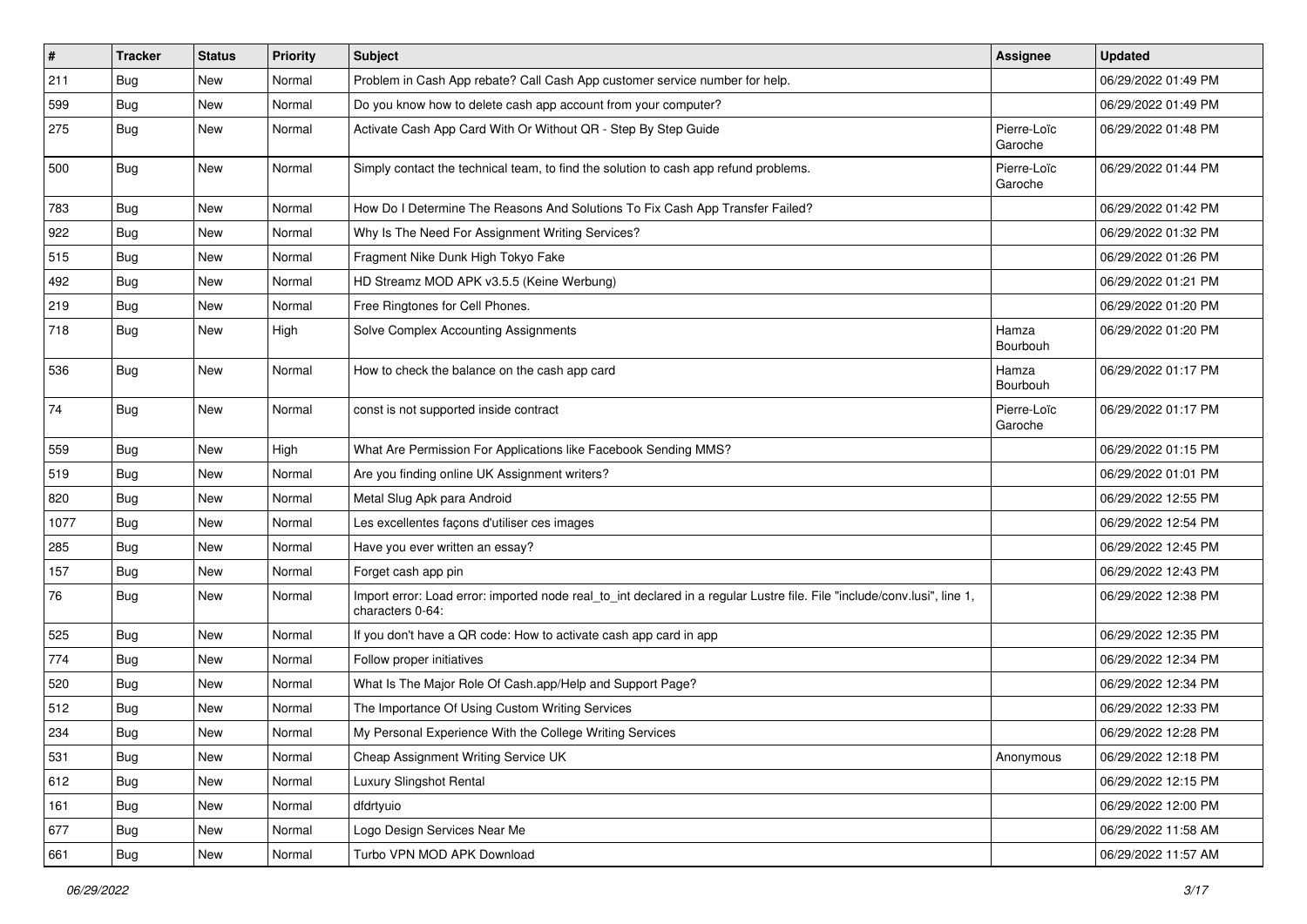| $\sharp$ | <b>Tracker</b> | <b>Status</b> | <b>Priority</b> | Subject                                                                    | Assignee               | <b>Updated</b>      |
|----------|----------------|---------------|-----------------|----------------------------------------------------------------------------|------------------------|---------------------|
| 586      | <b>Bug</b>     | New           | Normal          | Best Modifications For Your Mobile Phone                                   |                        | 06/29/2022 11:54 AM |
| 258      | Bug            | <b>New</b>    | Normal          | Fake Nike Dunk High AMBUSH Deep Royal                                      |                        | 06/29/2022 11:43 AM |
| 542      | Bug            | New           | Normal          | Web N Logo Design                                                          |                        | 06/29/2022 11:42 AM |
| 554      | Bug            | New           | Normal          | XvideoStudio Video Editor APK Free Download on TechToDown                  |                        | 06/29/2022 11:31 AM |
| 217      | Bug            | New           | Normal          | How this service matter most?                                              |                        | 06/29/2022 11:28 AM |
| 505      | Bug            | New           | Normal          | www.trendmicro.com/activate                                                |                        | 06/29/2022 11:27 AM |
| 1018     | Bug            | <b>New</b>    | Normal          | So erhalten Sie ein kostenloses Hörbuch                                    |                        | 06/29/2022 11:27 AM |
| 352      | <b>Bug</b>     | New           | Normal          | Tile & Grout Cleaning Services in Chesapeake VA                            |                        | 06/29/2022 11:19 AM |
| 659      | <b>Bug</b>     | <b>New</b>    | Normal          | Olive Oil Properties And Health Benefits                                   |                        | 06/29/2022 11:15 AM |
| 650      | Bug            | New           | Normal          | <b>Cherries Health Benefits</b>                                            |                        | 06/29/2022 11:13 AM |
| 202      | Bug            | <b>New</b>    | Normal          | blonde wig                                                                 |                        | 06/29/2022 11:08 AM |
| 618      | Bug            | New           | Normal          | Buy Steroids Online with OurMedicnes.com   Best Quality Steroids           |                        | 06/29/2022 10:57 AM |
| 762      | Bug            | New           | Normal          | How To Add Money To A Cash App Card If Struggling With Low Amount?         |                        | 06/29/2022 10:53 AM |
| 1087     | Bug            | New           | Normal          | How do new writers start out?                                              |                        | 06/29/2022 10:43 AM |
| 532      | <b>Bug</b>     | New           | Normal          | My Assignment Help                                                         |                        | 06/29/2022 10:39 AM |
| 602      | Bug            | New           | Normal          | Best Essay Writing Service UK                                              | Pierre-Loïc<br>Garoche | 06/29/2022 10:32 AM |
| 563      | Bug            | New           | Normal          | Understanding the Difference Between Free and Paid Mod Apks                |                        | 06/29/2022 10:32 AM |
| 708      | <b>Bug</b>     | New           | Normal          | Efficient ways to proceed with the cash app dispute process?               |                        | 06/29/2022 10:24 AM |
| 574      | Bug            | <b>New</b>    | Normal          | How to fix the Epson printer offline issue due to a wired connection?      |                        | 06/29/2022 10:23 AM |
| 133      | <b>Bug</b>     | New           | Normal          | craftlabs                                                                  |                        | 06/29/2022 10:22 AM |
| 587      | Bug            | New           | Normal          | Why Picsart Pro Offers Great Features                                      |                        | 06/29/2022 10:06 AM |
| 682      | Bug            | New           | Normal          | Does Facebook customer service live chat allow to speak with someone?      |                        | 06/29/2022 09:56 AM |
| 787      | <b>Bug</b>     | <b>New</b>    | Normal          | Assured Assignment Help                                                    |                        | 06/29/2022 09:56 AM |
| 571      | Bug            | New           | Normal          | How may the Cash app dispute your trade?                                   | Pierre-Loïc<br>Garoche | 06/29/2022 09:47 AM |
| 576      | Bug            | New           | Normal          | So laden Sie ein Instagram-Bild herunter                                   |                        | 06/29/2022 09:47 AM |
| 684      | <b>Bug</b>     | <b>New</b>    | Normal          | Difference between paper map and online map                                |                        | 06/29/2022 09:46 AM |
| 598      | Bug            | New           | Normal          | Universo s / f Download                                                    |                        | 06/29/2022 09:45 AM |
| 673      | Bug            | New           | Normal          | Learn the basics of pixel art - Clear grid                                 |                        | 06/29/2022 09:44 AM |
| 540      | Bug            | New           | Normal          | Why Haven't I Received My Cash App Card? Can I get t the reasons behind it |                        | 06/29/2022 09:42 AM |
| 498      | <b>Bug</b>     | New           | Normal          | Téléchargeur SoundCloud : SoundCloud en Mp3                                | Christophe<br>Garion   | 06/29/2022 09:41 AM |
| 514      | <b>Bug</b>     | New           | Normal          | Trans-Caribbean                                                            |                        | 06/29/2022 09:33 AM |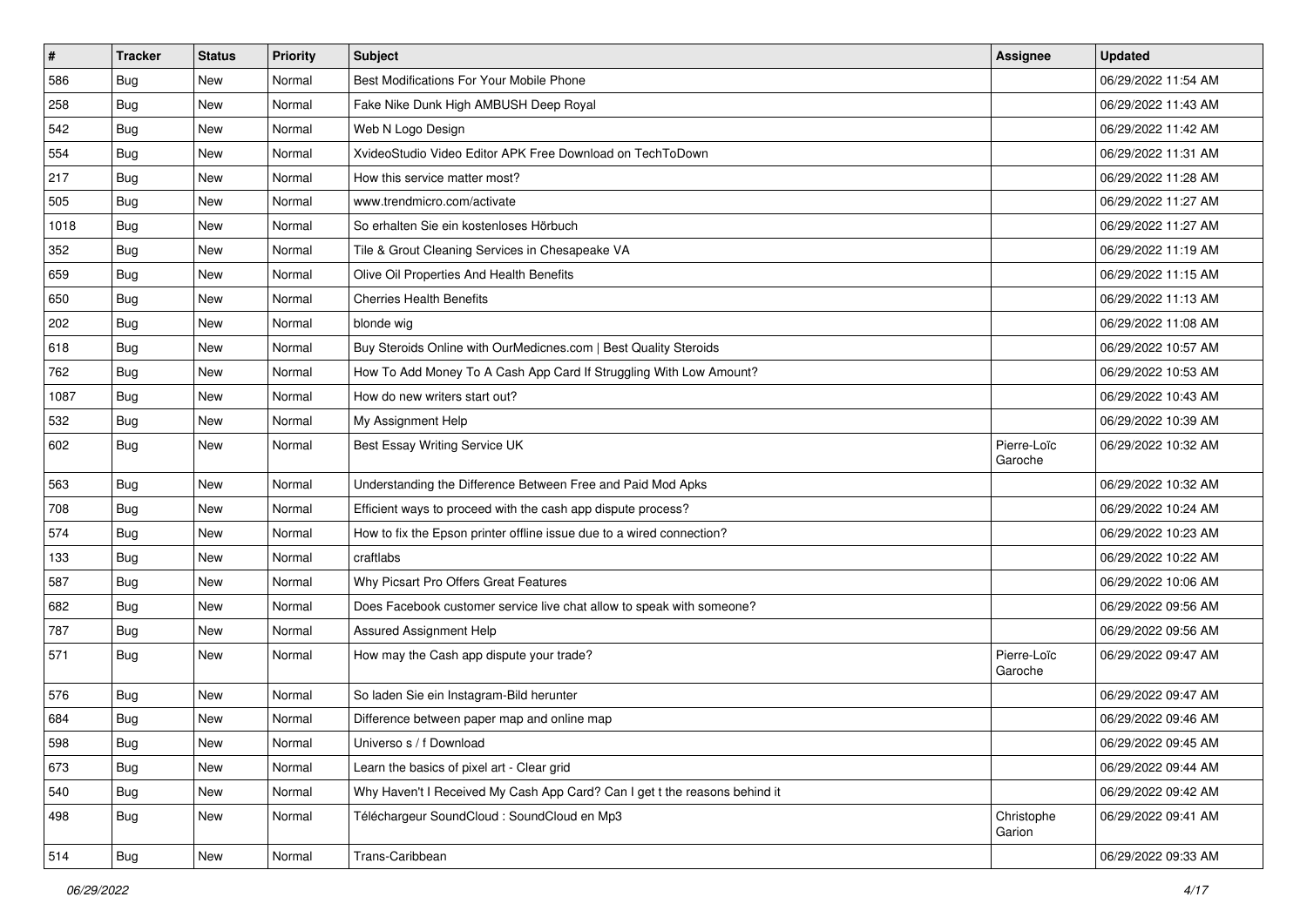| $\vert$ # | Tracker    | <b>Status</b> | Priority | <b>Subject</b>                                                                                          | <b>Assignee</b>        | <b>Updated</b>      |
|-----------|------------|---------------|----------|---------------------------------------------------------------------------------------------------------|------------------------|---------------------|
| 188       | Bug        | New           | Normal   | Why are university students buying assignments online?                                                  | Pierre-Loïc<br>Garoche | 06/29/2022 09:32 AM |
| 583       | Bug        | New           | High     | Need the Cash app customer service phone number?                                                        |                        | 06/29/2022 09:28 AM |
| 1116      | <b>Bug</b> | New           | Normal   | ipTV smarts pro                                                                                         |                        | 06/29/2022 09:27 AM |
| 197       | Bug        | New           | Normal   | SBL JABORANDI PLUS HAIR OIL - COMPLETE SCALP CARE (100ML)                                               |                        | 06/29/2022 09:23 AM |
| 479       | <b>Bug</b> | New           | Normal   | Limousine Service Bellevue WA                                                                           |                        | 06/29/2022 09:16 AM |
| 269       | Bug        | New           | Normal   | Is there such a site for app design?                                                                    | Anonymous              | 06/29/2022 09:14 AM |
| 331       | <b>Bug</b> | New           | Normal   | Water Extraction Services in Norfolk VA                                                                 |                        | 06/29/2022 09:13 AM |
| 1114      | <b>Bug</b> | New           | Normal   | To control the car, all you must do is click to go left or right and release the button to go straight. |                        | 06/29/2022 09:05 AM |
| 687       | Bug        | New           | Normal   | How to use twitch.tv/activate?                                                                          |                        | 06/29/2022 09:03 AM |
| 800       | Bug        | New           | Normal   | Who Is an ETL Engineer                                                                                  |                        | 06/29/2022 08:54 AM |
| 529       | <b>Bug</b> | New           | Normal   | Thop TV APK - Free Download for Android                                                                 |                        | 06/29/2022 08:52 AM |
| 261       | Bug        | New           | Normal   | Ringtone Downloads - Easy Ways Come Up With Your Own Ringtones                                          |                        | 06/29/2022 08:23 AM |
| 655       | <b>Bug</b> | New           | Normal   | <b>Eggplant Health Benefits</b>                                                                         |                        | 06/29/2022 08:18 AM |
| 248       | Bug        | New           | Normal   | Mobile ringtones and attractiveness ringtones                                                           |                        | 06/29/2022 08:03 AM |
| 185       | <b>Bug</b> | New           | Normal   | Non-Plagiarized Research Writing                                                                        |                        | 06/29/2022 07:58 AM |
| 668       | <b>Bug</b> | New           | Normal   | Get to know Cash App Refund Process here                                                                |                        | 06/29/2022 07:21 AM |
| 494       | Bug        | New           | Normal   | <b>Buy Discussion Post</b>                                                                              |                        | 06/29/2022 07:13 AM |
| 615       | <b>Bug</b> | New           | Normal   | CheapestMedsShop   100% Safe Medicines Online in USA UK & AUS.                                          |                        | 06/29/2022 07:03 AM |
| 613       | Bug        | New           | Normal   | Buy Aspadol 100mg Tab Online in US, UK, AU   Erospharmacy                                               |                        | 06/29/2022 07:00 AM |
| 777       | Bug        | New           | Normal   | Obtain driving instructions using Google Maps.                                                          |                        | 06/29/2022 07:00 AM |
| 761       | Bug        | New           | Normal   | What is it about basketball that makes it so popular in the United States?                              | Corentin<br>Lauverjat  | 06/29/2022 06:51 AM |
| 695       | Bug        | New           | Normal   | Refer Listas IPTV Apk                                                                                   |                        | 06/29/2022 06:50 AM |
| 262       | <b>Bug</b> | New           | Normal   | It this true to dealing Wuth                                                                            |                        | 06/29/2022 06:48 AM |
| 134       | Bug        | <b>New</b>    | Normal   | wisegolfers                                                                                             |                        | 06/29/2022 06:38 AM |
| 225       | <b>Bug</b> | New           | Normal   | instant personal loan                                                                                   |                        | 06/29/2022 06:37 AM |
| 347       | <b>Bug</b> | New           | Normal   | Eco/Green Cleaning Services in Chesapeake VA                                                            |                        | 06/29/2022 06:35 AM |
| 450       | Bug        | New           | Normal   | Floor Stripping Quincy MA                                                                               |                        | 06/29/2022 06:32 AM |
| 228       | Bug        | New           | Normal   | Why Does Cash App Transaction Failed? - Here Is the Answer                                              |                        | 06/29/2022 06:20 AM |
| 457       | Bug        | New           | Normal   | Carpet Cleaning Medford MA                                                                              |                        | 06/29/2022 06:00 AM |
| 222       | <b>Bug</b> | New           | Normal   | Social Profile links                                                                                    |                        | 06/29/2022 05:59 AM |
| 184       | Bug        | New           | Normal   | Affordable Business Writing Services                                                                    |                        | 06/29/2022 05:53 AM |
| 704       | <b>Bug</b> | New           | Normal   | Reach support team of Chime Customer Service for instant help                                           |                        | 06/29/2022 05:49 AM |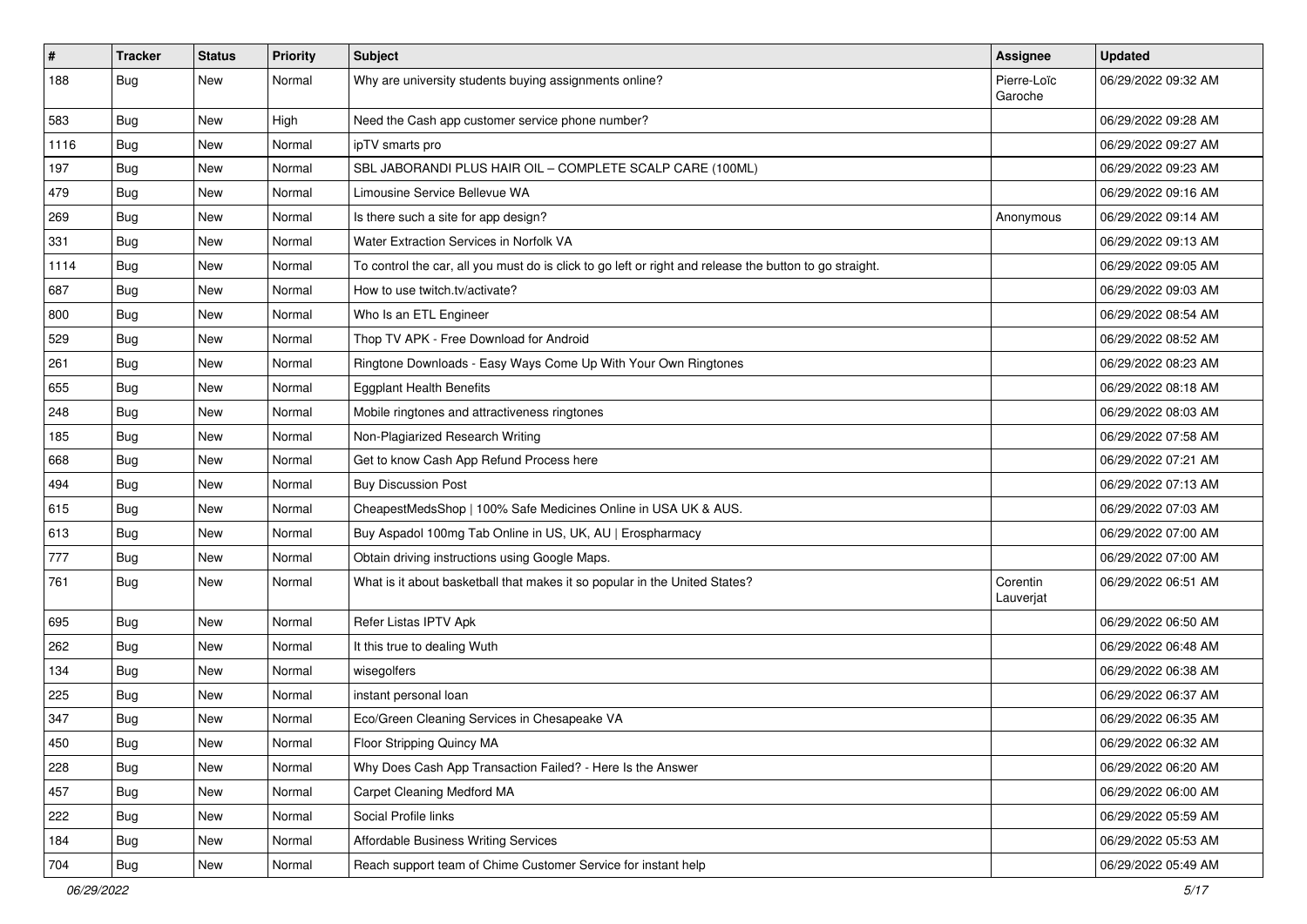| $\sharp$ | <b>Tracker</b> | <b>Status</b> | Priority | Subject                                                                          | <b>Assignee</b>        | <b>Updated</b>      |
|----------|----------------|---------------|----------|----------------------------------------------------------------------------------|------------------------|---------------------|
| 400      | <b>Bug</b>     | New           | Normal   | Office Moving Services in Potomac MD                                             |                        | 06/29/2022 05:42 AM |
| 465      | Bug            | New           | Normal   | Carpet Cleaning Westchester MA                                                   |                        | 06/29/2022 05:35 AM |
| 524      | Bug            | New           | Normal   | How Does Google Account Recovery Work If Your Account Is Hacked?                 |                        | 06/29/2022 05:32 AM |
| 178      | <b>Bug</b>     | <b>New</b>    | Normal   | transparent lace wigs                                                            |                        | 06/29/2022 05:31 AM |
| 503      | Bug            | New           | Normal   | Youtube Premium Apk free download for Android                                    |                        | 06/29/2022 05:30 AM |
| 564      | <b>Bug</b>     | New           | Normal   | How To Install RepelisPlus On Your Android Phone?                                |                        | 06/29/2022 05:11 AM |
| 796      | Bug            | New           | Normal   | How Does Cash App ++ actually work and What is the process of it                 |                        | 06/29/2022 05:10 AM |
| 1117     | Bug            | New           | Normal   | Equal Words - Word search game for PC and Windows Phone                          |                        | 06/29/2022 04:58 AM |
| 609      | Bug            | New           | High     | Online Trusted Medicine Store in US for Health - Genericmedsupply                |                        | 06/29/2022 04:53 AM |
| 770      | Bug            | New           | Normal   | Canon IJ Network Tool                                                            |                        | 06/29/2022 04:48 AM |
| 245      | Bug            | New           | Normal   | Write My Essay For Me Cheap                                                      |                        | 06/29/2022 04:10 AM |
| 526      | Bug            | New           | Normal   | Soundcloud to mp3 converter - Download Soundcloud songs                          |                        | 06/29/2022 04:01 AM |
| 292      | Bug            | New           | Normal   | Venmo to Cash App Transfer Of Money- Explore Here                                |                        | 06/29/2022 03:47 AM |
| 804      | <b>Bug</b>     | New           | Normal   | Review                                                                           |                        | 06/29/2022 03:32 AM |
| 724      | Bug            | <b>New</b>    | Normal   | Dial Chime Customer support number for a quick response                          |                        | 06/29/2022 03:31 AM |
| 709      | <b>Bug</b>     | New           | Normal   | How To Load Cash App Card At Walmart Without Having To Face Any Hassle?          |                        | 06/29/2022 03:26 AM |
| 244      | <b>Bug</b>     | New           | Normal   | Quels sont les avantages des stations de radio en ligne.                         |                        | 06/29/2022 03:23 AM |
| 639      | Bug            | New           | Normal   | thong tin chinh xac                                                              |                        | 06/29/2022 02:44 AM |
| 798      | <b>Bug</b>     | New           | Normal   | Who Is an ETL Engineer                                                           |                        | 06/29/2022 02:44 AM |
| 634      | Bug            | <b>New</b>    | Normal   | Buy Vidalista Tablets (Tadalafil) at [\$25 OFF + Free Shipping] Vidalistatablets |                        | 06/29/2022 02:25 AM |
| 614      | <b>Bug</b>     | New           | Normal   | Como baixar o MOD APK no celular                                                 |                        | 06/29/2022 02:22 AM |
| 146      | <b>Bug</b>     | New           | Normal   | bayabais                                                                         |                        | 06/29/2022 02:00 AM |
| 119      | Bug            | New           | Normal   | klhjigyu                                                                         |                        | 06/29/2022 01:57 AM |
| 251      | Bug            | New           | Normal   | All About Cash App Transfer Fail Problems                                        | Pierre-Loïc<br>Garoche | 06/29/2022 01:24 AM |
| 528      | Bug            | New           | Normal   | Korean Mag                                                                       |                        | 06/29/2022 01:13 AM |
| 556      | <b>Bug</b>     | New           | Normal   | Play Game Mod Apk With Your Friends                                              |                        | 06/29/2022 01:00 AM |
| 584      | <b>Bug</b>     | New           | Normal   | Want the cash app customer service number to check balance?                      |                        | 06/29/2022 01:00 AM |
| 591      | Bug            | New           | Normal   | How To Find Facebook Modifications For Your Spotify Premium Apk?                 |                        | 06/29/2022 12:40 AM |
| 671      | <b>Bug</b>     | New           | Normal   | Hot games                                                                        | Pierre-Loïc<br>Garoche | 06/29/2022 12:40 AM |
| 667      | Bug            | New           | Normal   | What Is a Ringtone?                                                              |                        | 06/29/2022 12:34 AM |
| 703      | Bug            | New           | Normal   | For real-time help, dial Facebook customer service number                        |                        | 06/29/2022 12:30 AM |
| 250      | Bug            | New           | Normal   | Reviews of phone ringtones                                                       |                        | 06/29/2022 12:29 AM |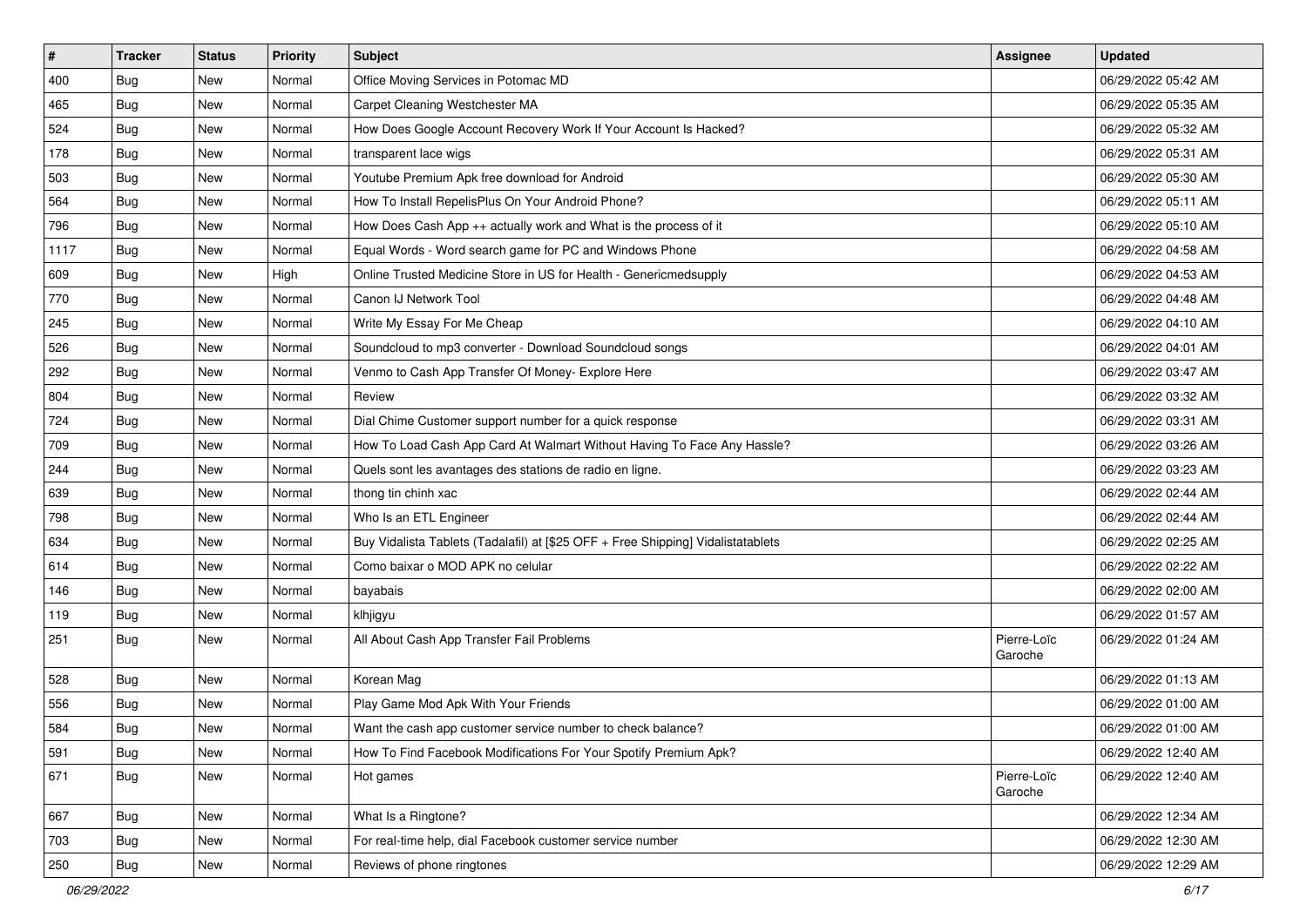| $\vert$ # | <b>Tracker</b> | <b>Status</b> | <b>Priority</b> | <b>Subject</b>                                                                      | Assignee               | <b>Updated</b>      |
|-----------|----------------|---------------|-----------------|-------------------------------------------------------------------------------------|------------------------|---------------------|
| 619       | <b>Bug</b>     | <b>New</b>    | Normal          | Online Trusted Medicine Store in US for Health - Genericmedsupply                   |                        | 06/29/2022 12:26 AM |
| 635       | Bug            | <b>New</b>    | Normal          | Buy Steroids Online with OurMedicnes.com   Best Quality Steroids                    |                        | 06/29/2022 12:17 AM |
| 218       | Bug            | <b>New</b>    | Normal          | <b>Popular Educational trends</b>                                                   |                        | 06/29/2022 12:09 AM |
| 550       | Bug            | <b>New</b>    | Normal          | Nederland FM - beste manieren om naar internationale radio op internet te luisteren |                        | 06/29/2022 12:06 AM |
| 92        | Bug            | New           | High            | expression should have been normalized in EMF backend                               | Pierre-Loïc<br>Garoche | 06/29/2022 12:05 AM |
| 488       | Bug            | New           | Normal          | Quick solution to solve cash app dispute by the technical team                      |                        | 06/28/2022 11:53 PM |
| 797       | Bug            | New           | Normal          | Psychedelic                                                                         | Christophe<br>Garion   | 06/28/2022 11:11 PM |
| 265       | Bug            | New           | Normal          | 3 Faq's On Downloading To Your Apple Ipod                                           |                        | 06/28/2022 11:07 PM |
| 530       | Bug            | New           | Normal          | Cheap Assignment Writing Service UK                                                 | Anonymous              | 06/28/2022 11:00 PM |
| 541       | Bug            | <b>New</b>    | Normal          | How to fix the cash app payment failed errors?                                      |                        | 06/28/2022 10:56 PM |
| 588       | <b>Bug</b>     | New           | Normal          | YouTube Vanced Apk Manager App - Como instalá-lo                                    |                        | 06/28/2022 10:56 PM |
| 789       | Bug            | New           | Normal          | Full version                                                                        |                        | 06/28/2022 10:51 PM |
| 689       | Bug            | New           | Normal          | How to use twitch.tv/activate?                                                      |                        | 06/28/2022 10:48 PM |
| 715       | Bug            | <b>New</b>    | Normal          | Puppy Playtime Descargar gratis                                                     |                        | 06/28/2022 10:46 PM |
| 808       | Bug            | <b>New</b>    | Normal          | Sinnvolle Guten-Morgen-Grüße                                                        |                        | 06/28/2022 10:45 PM |
| 723       | Bug            | <b>New</b>    | High            | The best horror game in 2021                                                        | Christophe<br>Garion   | 06/28/2022 10:32 PM |
| 805       | Bug            | <b>New</b>    | Normal          | Ketamine Online Store                                                               | Christophe<br>Garion   | 06/28/2022 10:04 PM |
| 886       | Bug            | New           | Normal          | Is the Fox News Channel on Roku free?                                               |                        | 06/28/2022 09:36 PM |
| 143       | <b>Bug</b>     | <b>New</b>    | Normal          | Bob lace front wigs                                                                 |                        | 06/28/2022 09:13 PM |
| 656       | <b>Bug</b>     | <b>New</b>    | Normal          | Kiwi Nutrition Facts And Health Benefits                                            |                        | 06/28/2022 08:54 PM |
| 518       | Bug            | <b>New</b>    | Normal          | How To Check The Balance Of Cash App Account By Taking Cash App Support?            |                        | 06/28/2022 08:51 PM |
| 139       | Bug            | New           | Normal          | relseo                                                                              |                        | 06/28/2022 08:48 PM |
| 239       | <b>Bug</b>     | New           | Normal          | Algunas características más de Choices MOD APK                                      |                        | 06/28/2022 08:47 PM |
| 672       | Bug            | New           | Normal          | The easiest way to delete ringtones on iPhone                                       |                        | 06/28/2022 08:44 PM |
| 138       | Bug            | New           | Normal          | own-sweethome                                                                       |                        | 06/28/2022 08:42 PM |
| 711       | Bug            | <b>New</b>    | Normal          | Human Fall Flat Apk Download                                                        |                        | 06/28/2022 08:27 PM |
| 474       | Bug            | New           | Normal          | Floor Waxing Arlington MA                                                           |                        | 06/28/2022 08:10 PM |
| 569       | Bug            | New           | Normal          | What is the incoming and outgoing mail server for Outlook IMAP settings?            | Pierre-Loïc<br>Garoche | 06/28/2022 07:38 PM |
| 167       | Bug            | New           | Normal          | instant loan without documents                                                      | Anonymous              | 06/28/2022 07:35 PM |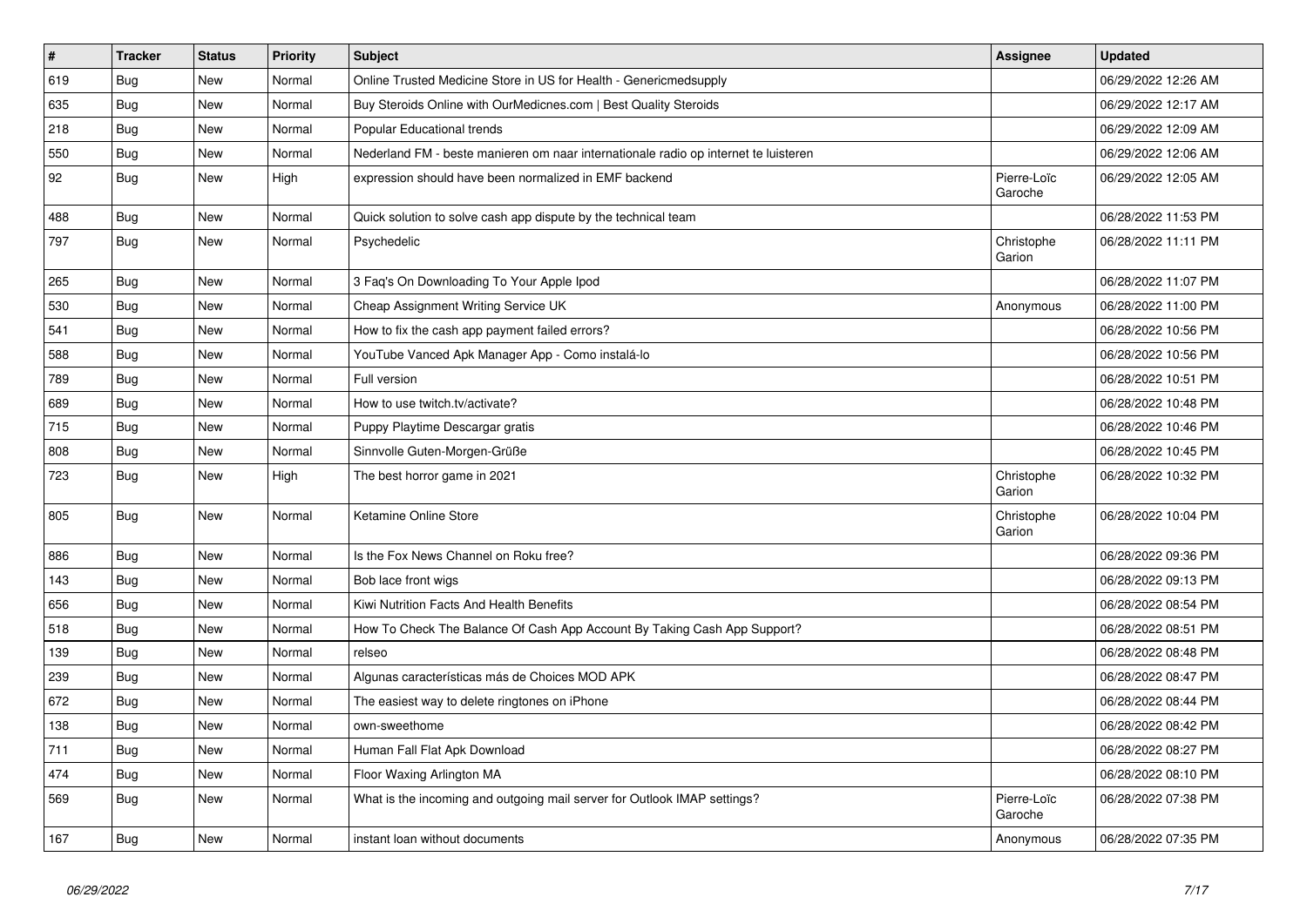| #    | <b>Tracker</b> | <b>Status</b> | <b>Priority</b> | <b>Subject</b>                                                            | Assignee               | <b>Updated</b>      |
|------|----------------|---------------|-----------------|---------------------------------------------------------------------------|------------------------|---------------------|
| 663  | <b>Bug</b>     | New           | Normal          | Know how the Cash app twitches words in a detailed way.                   | Pierre-Loïc<br>Garoche | 06/28/2022 07:08 PM |
| 888  | <b>Bug</b>     | New           | Normal          | Is the Fox News Channel on Roku free?                                     |                        | 06/28/2022 06:58 PM |
| 123  | Bug            | New           | Normal          | https://www.reddit.com/r/NRLgrandfinal2020/                               |                        | 06/28/2022 06:50 PM |
| 372  | Bug            | New           | Normal          | Auto Transport Services in Arlington County VA                            |                        | 06/28/2022 06:49 PM |
| 477  | Bug            | New           | Normal          | What Does Online Coupon Mean?                                             |                        | 06/28/2022 06:40 PM |
| 733  | Bug            | New           | Normal          | How does one go about getting a book deal?                                |                        | 06/28/2022 06:35 PM |
| 533  | Bug            | New           | Normal          | How to complete the homework assignments in economics in the easiest way? |                        | 06/28/2022 06:26 PM |
| 1110 | Bug            | New           | Normal          | Six Guns Mod Apk Answers Your Questions                                   | Pierre-Loïc<br>Garoche | 06/28/2022 06:26 PM |
| 149  | Bug            | <b>New</b>    | Normal          | dftgy                                                                     |                        | 06/28/2022 06:18 PM |
| 1000 | Bug            | New           | Normal          | Super easy way to zoom photos and upload to Instagram                     | Christophe<br>Garion   | 06/28/2022 06:14 PM |
| 473  | Bug            | New           | Normal          | Floor Stripping Arlington MA                                              |                        | 06/28/2022 06:09 PM |
| 651  | Bug            | New           | Normal          | Salmon Health Benefits                                                    |                        | 06/28/2022 05:49 PM |
| 780  | Bug            | New           | Normal          | Best Whatsapp Modified APKs                                               | Pierre-Loïc<br>Garoche | 06/28/2022 05:38 PM |
| 169  | Bug            | New           | Normal          | CV Maker - UAE CV Writing Agency                                          |                        | 06/28/2022 05:38 PM |
| 136  | <b>Bug</b>     | New           | Normal          | snappow                                                                   |                        | 06/28/2022 05:34 PM |
| 549  | Bug            | New           | Normal          | Radio Luisteren                                                           |                        | 06/28/2022 05:11 PM |
| 508  | Bug            | New           | Normal          | hire a professional dissertation help                                     |                        | 06/28/2022 04:58 PM |
| 643  | <b>Bug</b>     | New           | Normal          | Oreo TV Apk Download                                                      |                        | 06/28/2022 04:57 PM |
| 164  | Bug            | New           | Normal          | dfgbd                                                                     |                        | 06/28/2022 04:56 PM |
| 159  | Bug            | New           | Normal          | xfguih njgkh                                                              |                        | 06/28/2022 04:45 PM |
| 726  | <b>Bug</b>     | New           | Normal          | Mobile Application Development Services                                   |                        | 06/28/2022 04:44 PM |
| 697  | Bug            | New           | Normal          | How to Descargar Pura TV For Android                                      |                        | 06/28/2022 04:43 PM |
| 664  | Bug            | New           | Normal          | Tea TV Apk Download - The Best Way to Watch Movies Offline                |                        | 06/28/2022 04:09 PM |
| 1115 | <b>Bug</b>     | New           | Normal          | How to access your saved favorite Tiktok                                  |                        | 06/28/2022 03:59 PM |
| 769  | <b>Bug</b>     | New           | Normal          | check my cash app                                                         |                        | 06/28/2022 03:29 PM |
| 816  | <b>Bug</b>     | New           | Normal          | Play Scribble io fun with everyone                                        |                        | 06/28/2022 03:20 PM |
| 674  | <b>Bug</b>     | New           | Normal          | The best game in 2021                                                     | Pierre-Loïc<br>Garoche | 06/28/2022 03:17 PM |
| 570  | Bug            | New           | Normal          | What is Sutton bank cash app customer service phone number?               | Pierre-Loïc<br>Garoche | 06/28/2022 03:09 PM |
| 312  | <b>Bug</b>     | New           | Normal          | Stain Protection Services in Virginia Beach VA                            |                        | 06/28/2022 02:57 PM |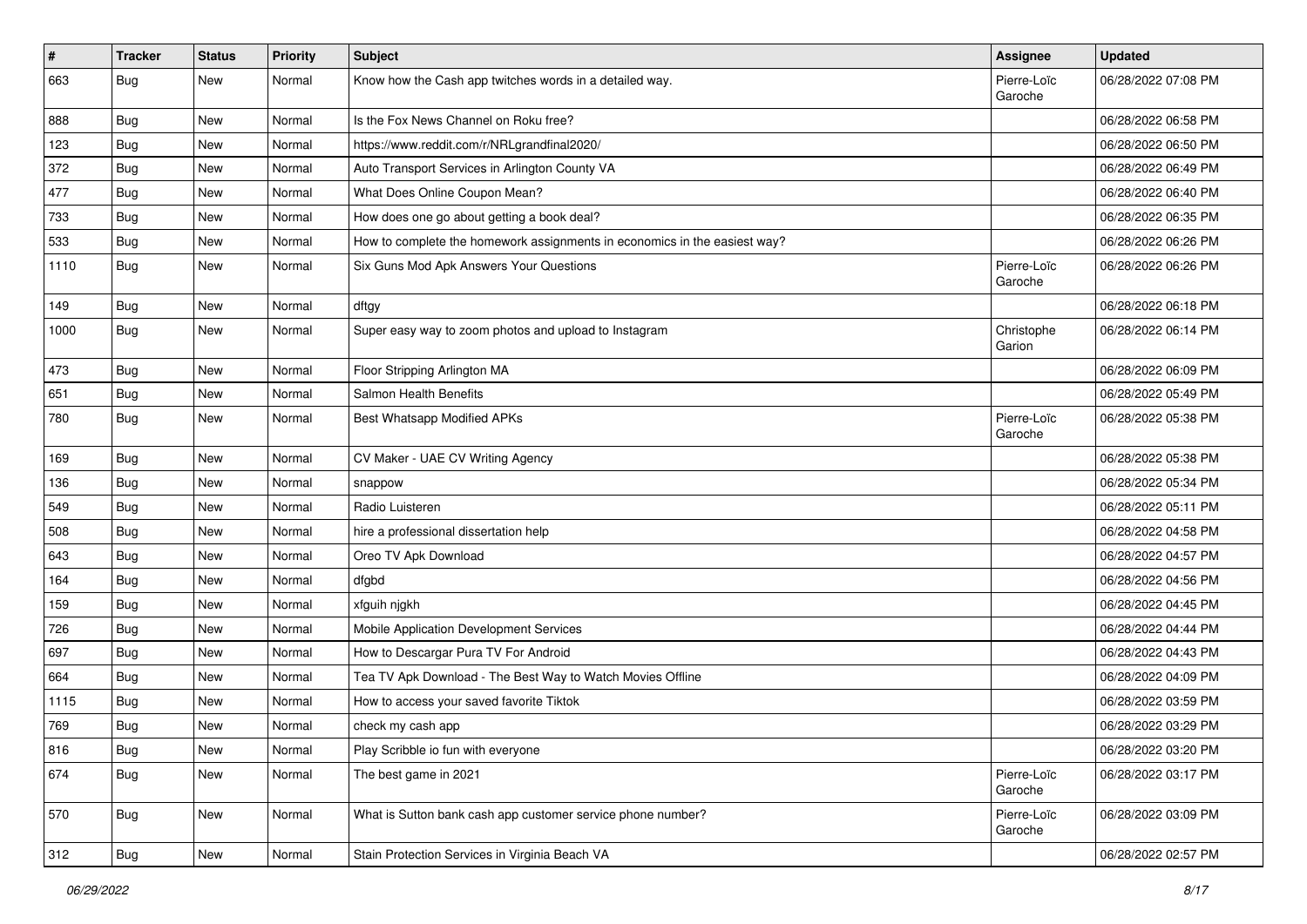| $\vert$ # | <b>Tracker</b> | <b>Status</b> | Priority | <b>Subject</b>                                                                                      | <b>Assignee</b>        | <b>Updated</b>      |
|-----------|----------------|---------------|----------|-----------------------------------------------------------------------------------------------------|------------------------|---------------------|
| 980       | Bug            | New           | Normal   | Free Gas Cards for the Unemployed                                                                   |                        | 06/28/2022 02:54 PM |
| 645       | Bug            | New           | Normal   | thong tin chinh xac nhat hom nay                                                                    |                        | 06/28/2022 02:48 PM |
| 553       | <b>Bug</b>     | New           | Normal   | Cinema HD APK - Free Movie Enjoyment App on Android                                                 |                        | 06/28/2022 02:34 PM |
| 194       | <b>Bug</b>     | New           | Normal   | lace closure wigs                                                                                   |                        | 06/28/2022 02:29 PM |
| 759       | Bug            | New           | Normal   | Canon IJ Network Tool                                                                               | Pierre-Loïc<br>Garoche | 06/28/2022 01:57 PM |
| 776       | Bug            | New           | Normal   | Wibargain                                                                                           |                        | 06/28/2022 01:57 PM |
| 969       | Bug            | New           | Normal   | Watch NCAA Football Live Match Free                                                                 |                        | 06/28/2022 01:31 PM |
| 280       | Bug            | New           | Normal   | Pacific Web Design                                                                                  |                        | 06/28/2022 01:25 PM |
| 315       | <b>Bug</b>     | New           | Normal   | Dissertation help UK                                                                                |                        | 06/28/2022 01:20 PM |
| 729       | Bug            | New           | Normal   | Canon IJ Network Tool                                                                               |                        | 06/28/2022 01:10 PM |
| 460       | <b>Bug</b>     | New           | Normal   | Floor Cleaning Medford MA                                                                           |                        | 06/28/2022 01:07 PM |
| 815       | Bug            | New           | Normal   | how do i call cash app customer service                                                             | <b>Xavier Thirioux</b> | 06/28/2022 01:04 PM |
| 201       | Bug            | New           | Normal   | closure wig                                                                                         |                        | 06/28/2022 12:58 PM |
| 784       | Bug            | New           | Normal   | How To Add Money On Cash App Card And Check The Funds?                                              |                        | 06/28/2022 12:36 PM |
| 670       | <b>Bug</b>     | New           | Normal   | JTWhatsApp Apk - The New and Improved WhatsApp                                                      |                        | 06/28/2022 12:32 PM |
| 773       | Bug            | New           | Normal   | Spades - Play online free                                                                           |                        | 06/28/2022 12:26 PM |
| 471       | Bug            | New           | Normal   | Residential Floor Cleaning Westchester MA                                                           |                        | 06/28/2022 12:23 PM |
| 828       | Bug            | New           | Normal   | Nursery management                                                                                  |                        | 06/28/2022 12:10 PM |
| 206       | <b>Bug</b>     | New           | Low      | <b>Cheap Electric Bikes</b>                                                                         |                        | 06/28/2022 12:08 PM |
| 743       | Bug            | <b>New</b>    | Normal   | They promote 'pixel art' contests and a 'game jam' related to the work and figure of Carlos Casares |                        | 06/28/2022 12:04 PM |
| 690       | <b>Bug</b>     | New           | Normal   | campervan hire                                                                                      |                        | 06/28/2022 11:55 AM |
| 781       | Bug            | New           | Normal   | Free Whatsapp Group to Join                                                                         |                        | 06/28/2022 11:48 AM |
| 464       | Bug            | New           | Normal   | Upholstery Cleaning Westchester MA                                                                  |                        | 06/28/2022 11:39 AM |
| 785       | <b>Bug</b>     | New           | Normal   | How To Get Money Off Cash App Without Card Or With A Card?                                          |                        | 06/28/2022 11:35 AM |
| 627       | <b>Bug</b>     | <b>New</b>    | Normal   | <b>HELO</b>                                                                                         |                        | 06/28/2022 11:28 AM |
| 981       | <b>Bug</b>     | New           | Normal   | VidMate Mod APK                                                                                     |                        | 06/28/2022 11:24 AM |
| 976       | <b>Bug</b>     | New           | Normal   | How to delete the cash app account history right now?                                               | Hamza<br>Bourbouh      | 06/28/2022 11:22 AM |
| 129       | Bug            | <b>New</b>    | Normal   | xcvgbgh                                                                                             |                        | 06/28/2022 11:10 AM |
| 182       | Bug            | <b>New</b>    | Normal   | <b>Healthcare Custom Writing Services</b>                                                           |                        | 06/28/2022 10:53 AM |
| 1129      | Bug            | New           | Normal   | how to enable direct deposit on cash app?                                                           |                        | 06/28/2022 10:44 AM |
| 469       | Bug            | New           | Normal   | Germs Removal Westchester MA                                                                        |                        | 06/28/2022 10:40 AM |
| 678       | <b>Bug</b>     | New           | Normal   | How to be a winner in buidnow gg                                                                    |                        | 06/28/2022 10:22 AM |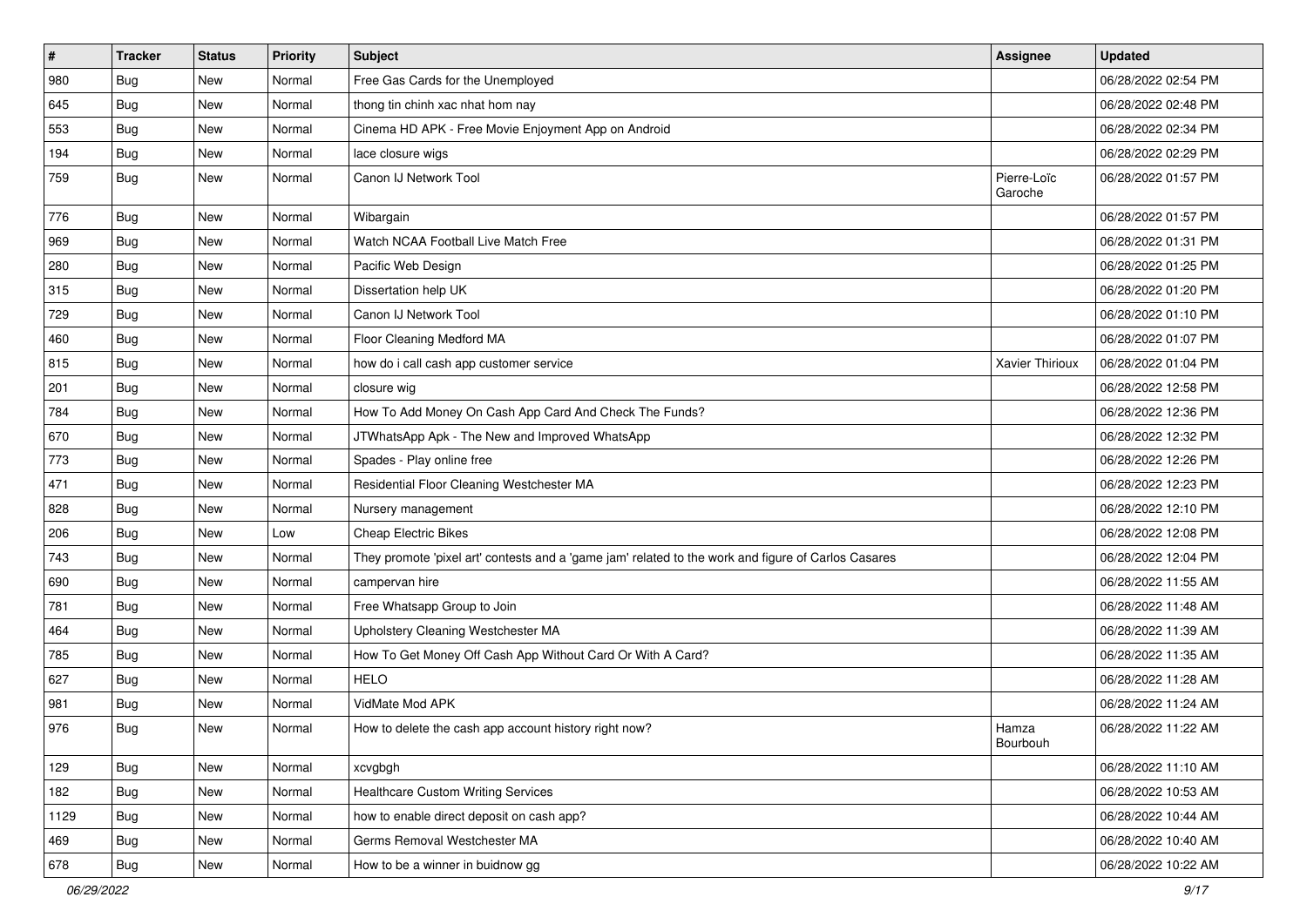| $\sharp$ | <b>Tracker</b> | <b>Status</b> | Priority | Subject                                                                                                      | <b>Assignee</b>        | <b>Updated</b>      |
|----------|----------------|---------------|----------|--------------------------------------------------------------------------------------------------------------|------------------------|---------------------|
| 666      | <b>Bug</b>     | New           | Normal   | 470+ pages à colorier de Noël                                                                                |                        | 06/28/2022 10:02 AM |
| 809      | <b>Bug</b>     | New           | Normal   | Smash Karts - immerse yourself in the exciting race                                                          |                        | 06/28/2022 09:57 AM |
| 632      | Bug            | New           | Normal   | CheapestMedsShop   100% Safe Medicines Online in UK & AUS.                                                   |                        | 06/28/2022 09:52 AM |
| 128      | <b>Bug</b>     | <b>New</b>    | Normal   | dfgbd                                                                                                        |                        | 06/28/2022 09:48 AM |
| 997      | Bug            | New           | Normal   | 123.hp.com/laserjet                                                                                          |                        | 06/28/2022 09:48 AM |
| 565      | <b>Bug</b>     | New           | Normal   | How To Install RepelisPlus On Your Android Phone?                                                            |                        | 06/28/2022 09:46 AM |
| 817      | Bug            | New           | Normal   | Pacman 30th Anniversary                                                                                      |                        | 06/28/2022 09:20 AM |
| 210      | <b>Bug</b>     | New           | Normal   | Issue with check symbol in Cash App? Dial assist number with calling Cash App customer service phone number. |                        | 06/28/2022 09:09 AM |
| 766      | <b>Bug</b>     | New           | Normal   | Pobreflix Mod APK Review                                                                                     |                        | 06/28/2022 08:56 AM |
| 821      | Bug            | <b>New</b>    | Normal   | Nicoo - A Review of the Popular Battle Royale Game                                                           |                        | 06/28/2022 08:30 AM |
| 548      | Bug            | New           | Normal   | Web N Logo Design                                                                                            |                        | 06/28/2022 08:24 AM |
| 284      | Bug            | New           | Normal   | All About Cash App Transfer Fail Problems                                                                    |                        | 06/28/2022 08:24 AM |
| 701      | <b>Bug</b>     | New           | Normal   | Why Law Essay Helper UK is Necessary?                                                                        |                        | 06/28/2022 08:12 AM |
| 247      | <b>Bug</b>     | New           | Normal   | best 4 Channel Amp                                                                                           |                        | 06/28/2022 07:58 AM |
| 707      | Bug            | New           | Normal   | Why Accounting Assignments Are Beneficial For The Students?                                                  | Pierre-Loïc<br>Garoche | 06/28/2022 07:29 AM |
| 722      | Bug            | New           | Normal   | Vergrößern Sie Instagram-Fotos mit instazoom                                                                 | Christophe<br>Garion   | 06/28/2022 07:21 AM |
| 589      | Bug            | New           | Normal   | How can I get the cash app phone number of customer support?                                                 |                        | 06/28/2022 07:11 AM |
| 734      | <b>Bug</b>     | New           | Normal   | DR. STRANGE: Multiverse of Scheduling Madness!                                                               |                        | 06/28/2022 07:07 AM |
| 705      | Bug            | New           | Normal   | wuxiaworld                                                                                                   |                        | 06/28/2022 06:56 AM |
| 345      | <b>Bug</b>     | New           | Normal   | Stain Protection Services in Chesapeake VA                                                                   |                        | 06/28/2022 06:52 AM |
| 475      | <b>Bug</b>     | <b>New</b>    | Normal   | Floor Cleaning Arlington MA                                                                                  |                        | 06/28/2022 06:51 AM |
| 621      | Bug            | New           | Normal   | Buy All Modafinil & Armodafinil Tablets @Buy Modafinil US                                                    |                        | 06/28/2022 06:49 AM |
| 623      | <b>Bug</b>     | New           | Normal   | Listen to online radio stations for mobile phones                                                            |                        | 06/28/2022 06:33 AM |
| 640      | Bug            | New           | Normal   | play game with me                                                                                            |                        | 06/28/2022 06:33 AM |
| 88       | <b>Bug</b>     | New           | Normal   | kind2 output: When for node arguments                                                                        | Pierre-Loïc<br>Garoche | 06/28/2022 06:24 AM |
| 537      | Bug            | New           | Normal   | Get tech assistance with customer support on ATT Yahoo email login issue.                                    |                        | 06/28/2022 06:20 AM |
| 811      | Bug            | New           | Normal   | Canon IJ Network Tool                                                                                        |                        | 06/28/2022 06:12 AM |
| 629      | Bug            | New           | Normal   | How Can I Load Cash App Card at Walmart straight away?                                                       |                        | 06/28/2022 06:07 AM |
| 753      | Bug            | New           | Normal   | onlineessaygrader                                                                                            |                        | 06/28/2022 05:55 AM |
| 622      | Bug            | New           | Normal   | CheapestMedsShop   100% Safe Medicines Online in UK & AUS.                                                   |                        | 06/28/2022 05:22 AM |
| 744      | <b>Bug</b>     | New           | Normal   | <b>Pixel Survive</b>                                                                                         |                        | 06/28/2022 05:13 AM |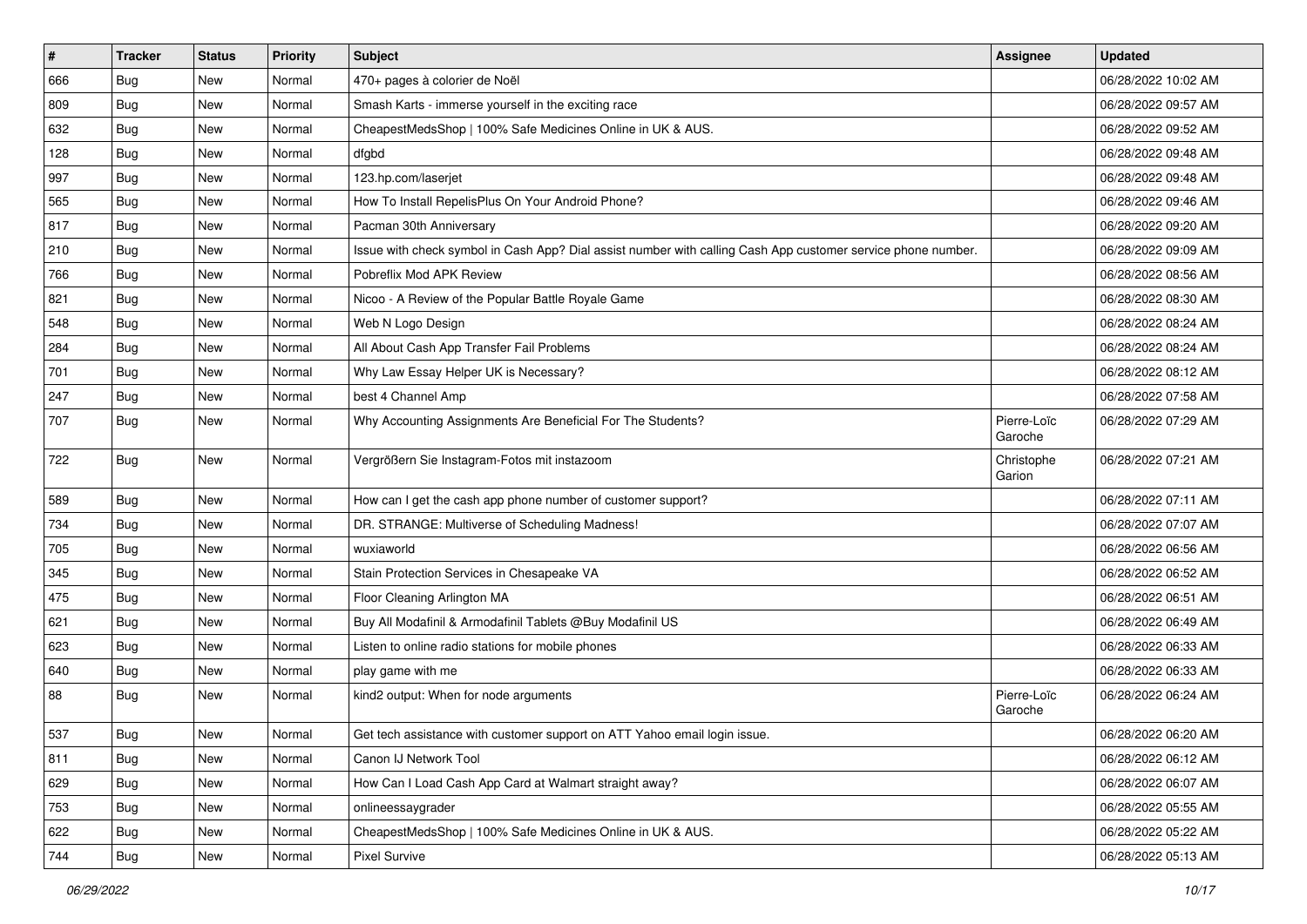| $\sharp$ | <b>Tracker</b> | <b>Status</b> | <b>Priority</b> | <b>Subject</b>                                                                   | Assignee               | <b>Updated</b>      |
|----------|----------------|---------------|-----------------|----------------------------------------------------------------------------------|------------------------|---------------------|
| 555      | <b>Bug</b>     | New           | Normal          | web design development in hyderabad                                              |                        | 06/28/2022 05:01 AM |
| 702      | Bug            | New           | Normal          | Avail Chime Customer Service to know How To Get Chime Bank Statement             |                        | 06/28/2022 04:58 AM |
| 822      | Bug            | New           | Normal          | Dowload Your Boyfriend Game                                                      |                        | 06/28/2022 04:56 AM |
| 231      | <b>Bug</b>     | New           | Normal          | Is the ringtone download difficult or not?                                       | Pierre-Loïc<br>Garoche | 06/28/2022 04:48 AM |
| 230      | Bug            | New           | Normal          | Add Money To Cash App Card - Auto Cash Apps                                      |                        | 06/28/2022 04:43 AM |
| 120      | Bug            | New           | Normal          | ghfjtkx                                                                          | Pierre-Loïc<br>Garoche | 06/28/2022 04:35 AM |
| 620      | <b>Bug</b>     | New           | Normal          | Viagra Meds: Fastest & Quick Delivery On Your Doorstep - USA                     |                        | 06/28/2022 04:33 AM |
| 965      | <b>Bug</b>     | New           | Normal          | Go with cash app customer service to know where I can load my cash app card      |                        | 06/28/2022 04:30 AM |
| 604      | Bug            | New           | Normal          | Idle Game Online                                                                 |                        | 06/28/2022 04:30 AM |
| 685      | <b>Bug</b>     | New           | Low             | youtube thumbnail downloader                                                     | Pierre-Loïc<br>Garoche | 06/28/2022 04:26 AM |
| 257      | Bug            | New           | Normal          | Best latte machines                                                              |                        | 06/28/2022 04:26 AM |
| 788      | <b>Bug</b>     | New           | Normal          | Intro Maker Mod APK                                                              |                        | 06/28/2022 04:21 AM |
| 470      | Bug            | New           | Normal          | Commercial Floor Cleaning Westchester MA                                         |                        | 06/28/2022 04:16 AM |
| 461      | Bug            | New           | Normal          | Germs Removal Medford MA                                                         |                        | 06/28/2022 04:15 AM |
| 567      | Bug            | <b>New</b>    | Normal          | Singapore assignment help                                                        |                        | 06/28/2022 04:12 AM |
| 764      | Bug            | New           | Normal          | What is available to see what I can watch HBO Max?                               |                        | 06/28/2022 03:59 AM |
| 577      | <b>Bug</b>     | New           | Normal          | Follow these easy steps to make Admiral Casino Login                             |                        | 06/28/2022 03:52 AM |
| 603      | Bug            | New           | Normal          | Premiere gratuito da lista de IPTV                                               |                        | 06/28/2022 03:48 AM |
| 1105     | Bug            | New           | High            | What is Mahjong online?                                                          |                        | 06/28/2022 03:47 AM |
| 466      | Bug            | New           | Normal          | Floor Stripping Westchester MA                                                   |                        | 06/28/2022 03:45 AM |
| 193      | Bug            | New           | Normal          | 18% Discount on Homeopathic medicines                                            |                        | 06/28/2022 03:38 AM |
| 581      | Bug            | New           | Normal          | E-Learning Course Help                                                           |                        | 06/28/2022 03:36 AM |
| 597      | Bug            | New           | Normal          | Universo s / f Download                                                          |                        | 06/28/2022 03:36 AM |
| 617      | <b>Bug</b>     | New           | Normal          | Buy Vidalista Tablets (Tadalafil) at [\$25 OFF + Free Shipping] Vidalistatablets |                        | 06/28/2022 03:33 AM |
| 983      | <b>Bug</b>     | New           | Normal          | Finding issue in tekken 3 game?                                                  |                        | 06/28/2022 03:26 AM |
| 551      | Bug            | New           | Normal          | Why Do Students Need Online Best Dissertation Writing Services?                  |                        | 06/28/2022 03:03 AM |
| 652      | Bug            | New           | Normal          | Sesame Health Benefits                                                           |                        | 06/28/2022 03:01 AM |
| 118      | Bug            | New           | Normal          | golf                                                                             | Anonymous              | 06/28/2022 02:52 AM |
| 799      | Bug            | New           | Normal          | Who Is an ETL Engineer                                                           |                        | 06/28/2022 02:51 AM |
| 712      | <b>Bug</b>     | New           | Normal          | Tips and Tricks                                                                  |                        | 06/28/2022 02:40 AM |
| 616      | <b>Bug</b>     | New           | Normal          | Buy Anavar Tablets   Anavar For Sale in USA, UK & Australia                      |                        | 06/28/2022 02:12 AM |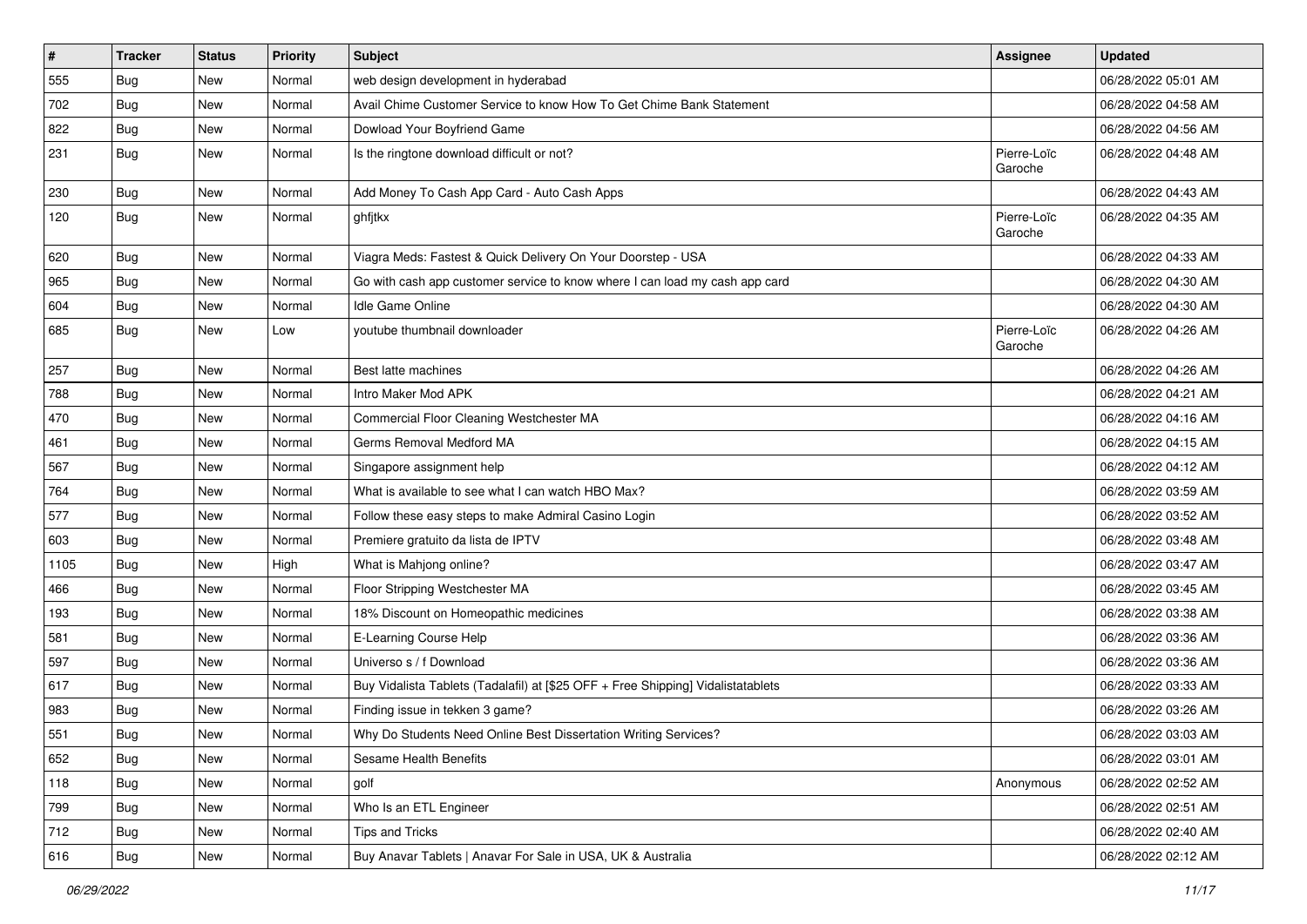| $\vert$ # | <b>Tracker</b> | <b>Status</b> | Priority | <b>Subject</b>                                                               | Assignee               | <b>Updated</b>      |
|-----------|----------------|---------------|----------|------------------------------------------------------------------------------|------------------------|---------------------|
| 802       | Bug            | New           | Normal   | Who Is an ETL Engineer                                                       |                        | 06/28/2022 02:03 AM |
| 658       | Bug            | <b>New</b>    | Normal   | Watermelon Nutrition Facts And Health Benefits                               |                        | 06/28/2022 01:57 AM |
| 483       | Bug            | <b>New</b>    | Normal   | UK best essay writing service                                                |                        | 06/28/2022 01:35 AM |
| 253       | <b>Bug</b>     | New           | Normal   | Florence Lawrence                                                            |                        | 06/28/2022 01:31 AM |
| 999       | Bug            | <b>New</b>    | Normal   | Is there a way to find Google Feud answers?                                  |                        | 06/28/2022 01:27 AM |
| 767       | Bug            | New           | Normal   | apkmod                                                                       |                        | 06/28/2022 01:24 AM |
| 573       | <b>Bug</b>     | <b>New</b>    | Normal   | Experimente lo mejor en la aplicación Apk de juegos gratis                   |                        | 06/28/2022 12:55 AM |
| 348       | Bug            | <b>New</b>    | Normal   | Mold Removal Services in Chesapeake VA                                       |                        | 06/28/2022 12:53 AM |
| 153       | Bug            | New           | Normal   | urgent loan online                                                           | Christophe<br>Garion   | 06/28/2022 12:49 AM |
| 200       | Bug            | <b>New</b>    | Normal   | uiopi[o                                                                      |                        | 06/28/2022 12:33 AM |
| 814       | Bug            | New           | Normal   | Stage Fright Cure                                                            | Pierre-Loïc<br>Garoche | 06/28/2022 12:31 AM |
| 114       | Bug            | <b>New</b>    | Normal   | <b>Medical Research Writing Services</b>                                     |                        | 06/28/2022 12:06 AM |
| 714       | Bug            | <b>New</b>    | Normal   | Cuevana 3 Premium - Enjoy Your Favorite Movies and TV Shows on Your Smart TV |                        | 06/27/2022 11:43 PM |
| 939       | Bug            | <b>New</b>    | Normal   | Ability to change sound notifications                                        | Christophe<br>Garion   | 06/27/2022 11:29 PM |
| 607       | Bug            | <b>New</b>    | Normal   | Vex 5                                                                        |                        | 06/27/2022 11:24 PM |
| 595       | Bug            | <b>New</b>    | Normal   | RFM Online - une révolution dans la gestion de l'identité numérique          |                        | 06/27/2022 11:06 PM |
| 116       | <b>Bug</b>     | New           | Normal   | aertaeyg                                                                     |                        | 06/27/2022 11:06 PM |
| 830       | Bug            | <b>New</b>    | Normal   | Poppy Playtime APK                                                           |                        | 06/27/2022 10:31 PM |
| 737       | <b>Bug</b>     | New           | Normal   | How Do I Talk To A Live Person At Facebook If Anything Is Doubtful?          |                        | 06/27/2022 09:59 PM |
| 600       | <b>Bug</b>     | New           | Normal   | Play Store Pro                                                               |                        | 06/27/2022 09:43 PM |
| 948       | <b>Bug</b>     | New           | Normal   | Canon IJ Network Tool                                                        |                        | 06/27/2022 09:30 PM |
| 215       | Bug            | <b>New</b>    | Normal   | How For Top Level Cell Phone For You                                         |                        | 06/27/2022 09:19 PM |
| 73        | <b>Bug</b>     | New           | Urgent   | properties ID is not set in Json in EMF backend                              | Pierre-Loïc<br>Garoche | 06/27/2022 09:11 PM |
| 568       | Bug            | New           | Normal   | Instale a versão mais recente do YouTube Premium                             |                        | 06/27/2022 08:56 PM |
| 971       | Bug            | New           | Normal   | How Do I Check Balance On Cash App Card With Optimum Ease?                   |                        | 06/27/2022 08:16 PM |
| 951       | Bug            | New           | Normal   | Canon.com/ijsetup                                                            |                        | 06/27/2022 07:56 PM |
| 987       | Bug            | New           | Normal   | <b>Medicinal Mushrooms</b>                                                   |                        | 06/27/2022 07:13 PM |
| 739       | Bug            | New           | Normal   | law dissertation help                                                        |                        | 06/27/2022 06:12 PM |
| 150       | <b>Bug</b>     | New           | Normal   | dfgh                                                                         |                        | 06/27/2022 05:59 PM |
| 763       | <b>Bug</b>     | New           | High     | How to Make a Ringtone on Your iPhone                                        |                        | 06/27/2022 04:16 PM |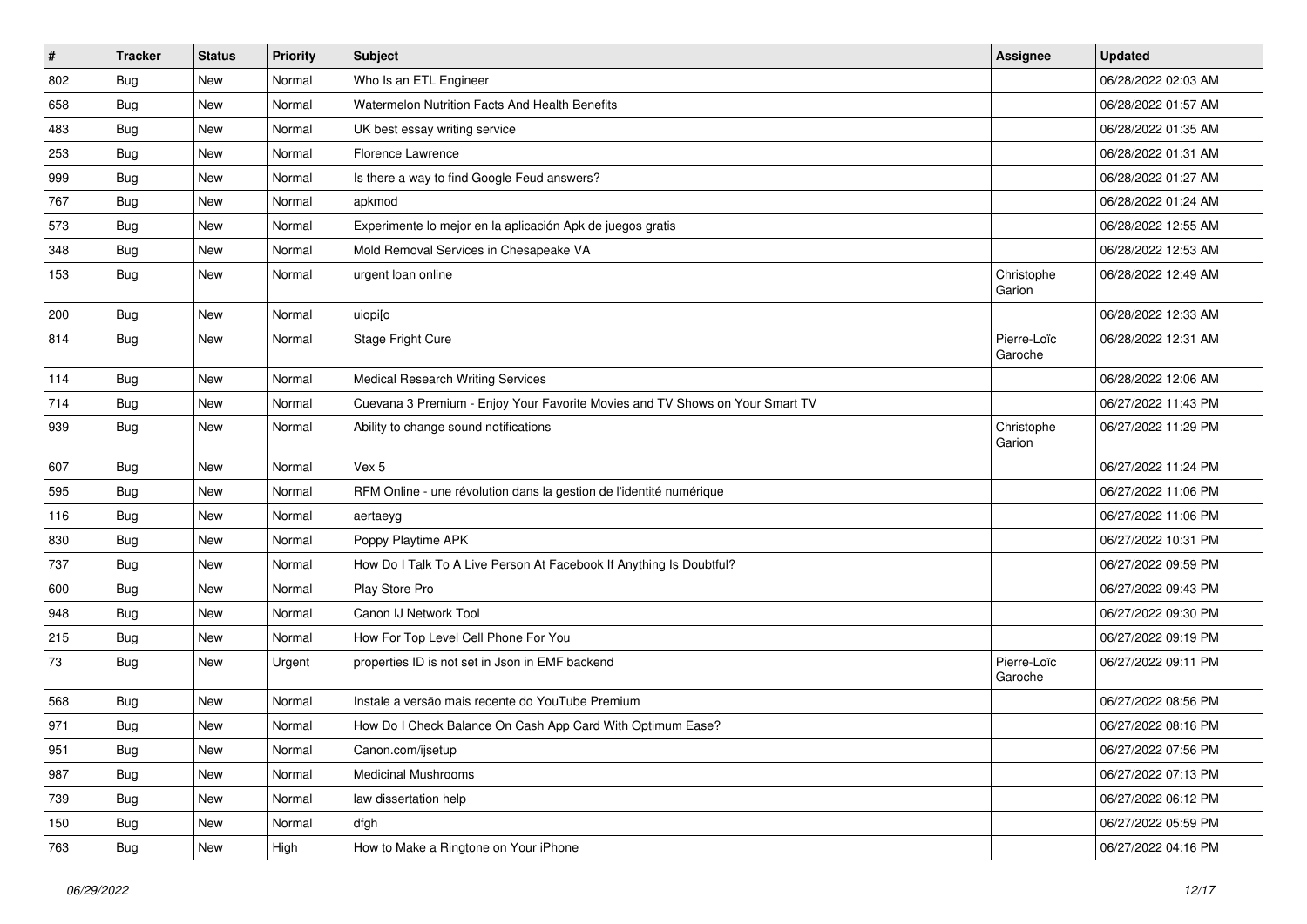| $\vert$ # | <b>Tracker</b> | <b>Status</b> | Priority | Subject                                                                                | <b>Assignee</b>      | <b>Updated</b>      |
|-----------|----------------|---------------|----------|----------------------------------------------------------------------------------------|----------------------|---------------------|
| 760       | <b>Bug</b>     | New           | Normal   | apkmod                                                                                 |                      | 06/27/2022 04:13 PM |
| 986       | Bug            | New           | Normal   | dbhdsvbhdf                                                                             | Christophe<br>Garion | 06/27/2022 04:12 PM |
| 738       | Bug            | <b>New</b>    | Normal   | How Much Amount Do I Get Using The Referral Code For Cash App?                         |                      | 06/27/2022 03:58 PM |
| 953       | Bug            | <b>New</b>    | Normal   | Manga Dogs - Read Your Favorite Comics on Your Smartphone                              |                      | 06/27/2022 03:53 PM |
| 686       | Bug            | New           | Normal   | Welcome To The Most Demandable Mahipalpur Escorts Agency                               |                      | 06/27/2022 03:45 PM |
| 662       | Bug            | New           | Normal   | Oreo TV Download - The Easiest Way to Watch Live TV                                    |                      | 06/27/2022 03:14 PM |
| 1119      | Bug            | New           | Normal   | Klondike Solitaire                                                                     |                      | 06/27/2022 03:00 PM |
| 115       | Bug            | New           | Normal   | NFL LIVE STREAM                                                                        |                      | 06/27/2022 02:53 PM |
| 196       | Bug            | <b>New</b>    | Normal   | Homoeobazaar For Homeopathy Medicines                                                  |                      | 06/27/2022 02:18 PM |
| 484       | Bug            | New           | Normal   | UK best essay writing service                                                          |                      | 06/27/2022 02:01 PM |
| 274       | <b>Bug</b>     | <b>New</b>    | Normal   | How AI is transforming coupon marketing campaigns?                                     | Anonymous            | 06/27/2022 01:54 PM |
| 1128      | Bug            | <b>New</b>    | Normal   | cvjvfbdi                                                                               | Hamza<br>Bourbouh    | 06/27/2022 01:52 PM |
| 1101      | Bug            | New           | Normal   | How to Delete Cash App History at once?                                                |                      | 06/27/2022 01:33 PM |
| 716       | Bug            | New           | Normal   | La celebración de un BabyShower.                                                       |                      | 06/27/2022 12:29 PM |
| 801       | <b>Bug</b>     | New           | Normal   | Who Is an ETL Engineer                                                                 |                      | 06/27/2022 12:25 PM |
| 579       | Bug            | New           | Normal   | YOUR CV MAKES YOUR FIRST IMPRESSION                                                    | Christophe<br>Garion | 06/27/2022 12:22 PM |
| 233       | <b>Bug</b>     | <b>New</b>    | Normal   | Anauthorsway.com: My User Experience                                                   |                      | 06/27/2022 12:02 PM |
| 644       | Bug            | <b>New</b>    | Normal   | <b>TeaTV App Review</b>                                                                |                      | 06/27/2022 11:47 AM |
| 235       | Bug            | New           | Low      | HP Printer Assistant Software   Download & Install HP Assistant                        |                      | 06/27/2022 10:48 AM |
| 1118      | Bug            | New           | Normal   | <b>Gameplay Minecraft</b>                                                              |                      | 06/27/2022 10:33 AM |
| 538       | Bug            | New           | Normal   | Will cash app refund money if scammed quickly?                                         |                      | 06/27/2022 10:25 AM |
| 792       | Bug            | New           | Normal   | What is Google Camera Mod?                                                             |                      | 06/27/2022 10:20 AM |
| 232       | Bug            | New           | Normal   | FM whatsapp messaging app.                                                             |                      | 06/27/2022 10:04 AM |
| 642       | <b>Bug</b>     | New           | Normal   | thong tin thoi tiet ngay hom nay                                                       |                      | 06/27/2022 10:03 AM |
| 590       | <b>Bug</b>     | New           | Normal   | Follow proper initiatives to check my cash app card balance:                           |                      | 06/27/2022 09:57 AM |
| 675       | Bug            | New           | Normal   | What Are Smart Tactics To Fix Cash App Transfer Failed Hurdles?                        |                      | 06/27/2022 09:51 AM |
| 819       | Bug            | New           | Normal   | Metal Slug Apk para Android                                                            |                      | 06/27/2022 09:35 AM |
| 988       | Bug            | New           | Normal   | <b>Medicinal Mushrooms</b>                                                             |                      | 06/27/2022 09:33 AM |
| 113       | Bug            | New           | Normal   | ufc 254 live                                                                           |                      | 06/27/2022 08:54 AM |
| 959       | Bug            | New           | Normal   | Get connected with cash app team-How to get money off cash app at walmart without card |                      | 06/27/2022 08:52 AM |
| 653       | <b>Bug</b>     | New           | Normal   | Jujube (Jinjoles): Properties And Health Benefits                                      |                      | 06/27/2022 08:47 AM |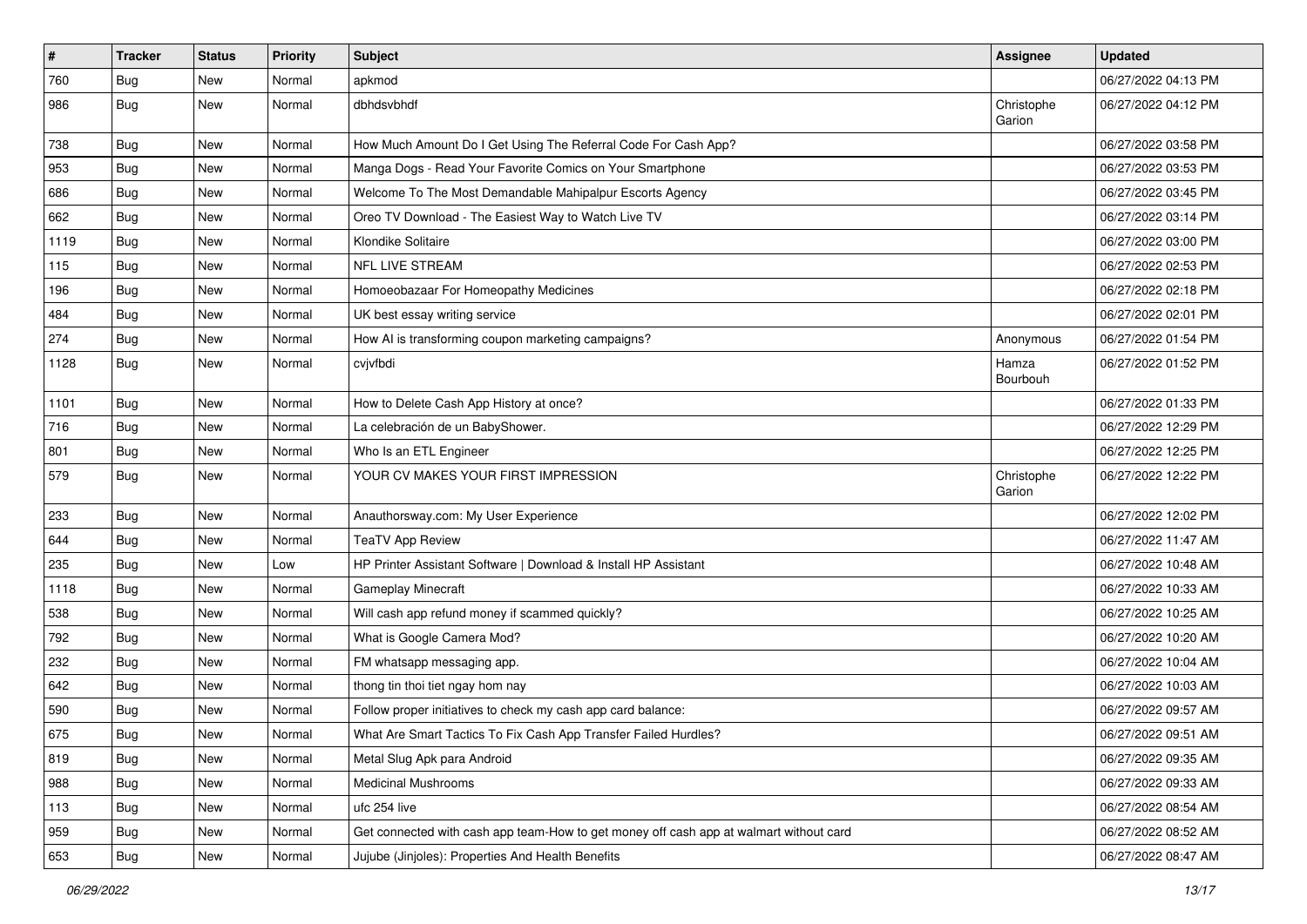| $\pmb{\#}$ | <b>Tracker</b> | <b>Status</b> | <b>Priority</b> | Subject                                                                                                                                                                                                                                           | <b>Assignee</b>        | <b>Updated</b>      |
|------------|----------------|---------------|-----------------|---------------------------------------------------------------------------------------------------------------------------------------------------------------------------------------------------------------------------------------------------|------------------------|---------------------|
| 720        | <b>Bug</b>     | New           | Normal          | How does Cash App Phone Number provide a quick treatment?                                                                                                                                                                                         |                        | 06/27/2022 08:02 AM |
| 158        | Bug            | <b>New</b>    | Normal          | dfghj zcvgh                                                                                                                                                                                                                                       |                        | 06/27/2022 07:28 AM |
| 996        | Bug            | New           | Normal          | Cricut.com/setup                                                                                                                                                                                                                                  |                        | 06/27/2022 07:12 AM |
| 317        | Bug            | New           | Normal          | Eco/Green Cleaning Services in Virginia Beach VA                                                                                                                                                                                                  |                        | 06/27/2022 07:03 AM |
| 807        | Bug            | New           | Normal          | 1v1Battle is a strategic action 'Build and shoot' game                                                                                                                                                                                            |                        | 06/27/2022 06:52 AM |
| 727        | Bug            | <b>New</b>    | Normal          | Drive for speed simulator mod apk                                                                                                                                                                                                                 | Pierre-Loïc<br>Garoche | 06/27/2022 06:33 AM |
| 985        | Bug            | New           | Normal          | Find out the vitality of Facebook Phone Number:                                                                                                                                                                                                   |                        | 06/27/2022 05:39 AM |
| 978        | Bug            | New           | Normal          | Delamore Lodge is a place to stay.                                                                                                                                                                                                                |                        | 06/27/2022 04:57 AM |
| 1127       | Bug            | <b>New</b>    | Normal          | Is there any support to find Google Feud answers?                                                                                                                                                                                                 |                        | 06/27/2022 04:27 AM |
| 544        | Bug            | New           | Normal          | Hey! I had a very cool idea to order our general picture on canvas for my family as a gift. But couldn't find a good<br>one. Once my friend advised me this article in which I found what I was looking for and gave a cool gift to my<br>family. |                        | 06/27/2022 04:10 AM |
| 596        | Bug            | New           | Normal          | Kids Games                                                                                                                                                                                                                                        |                        | 06/27/2022 04:08 AM |
| 966        | Bug            | New           | Normal          | How to Download the Filmes                                                                                                                                                                                                                        |                        | 06/27/2022 03:25 AM |
| 468        | Bug            | New           | Normal          | Floor Cleaning Westchester MA                                                                                                                                                                                                                     |                        | 06/27/2022 02:41 AM |
| 1112       | Bug            | New           | Normal          | What Cash App Policy Says If Random Person Sent Me Money On Cash App?                                                                                                                                                                             |                        | 06/27/2022 02:39 AM |
| 1001       | Bug            | <b>New</b>    | Normal          | Venmo Keep Saying Error?                                                                                                                                                                                                                          |                        | 06/27/2022 02:20 AM |
| 154        | Bug            | New           | Normal          | fdgyyrut gyrtrw                                                                                                                                                                                                                                   |                        | 06/27/2022 01:21 AM |
| 758        | <b>Bug</b>     | New           | Normal          | How Do I Study Consistently For Hours?                                                                                                                                                                                                            |                        | 06/27/2022 12:49 AM |
| 998        | Bug            | New           | Normal          | Is It Hard to Solve Wordle An                                                                                                                                                                                                                     |                        | 06/27/2022 12:24 AM |
| 992        | Bug            | New           | Normal          | So vergrößern Sie Ihr Instagram-Profilbild                                                                                                                                                                                                        |                        | 06/26/2022 11:29 PM |
| 748        | Bug            | <b>New</b>    | Normal          | Il y a quelques façons d'obtenir des sonneries gratuites pour votre iPhone                                                                                                                                                                        |                        | 06/26/2022 11:24 PM |
| 962        | Bug            | New           | Normal          | Kostenlose Hörbücher                                                                                                                                                                                                                              |                        | 06/26/2022 10:45 PM |
| 719        | Bug            | New           | Normal          | How Do I Send \$5000 Through Cash App Account With Ease?                                                                                                                                                                                          |                        | 06/26/2022 10:14 PM |
| 938        | Bug            | New           | Normal          | Would you like to have your own ringtone                                                                                                                                                                                                          | Christophe<br>Garion   | 06/26/2022 09:54 PM |
| 302        | Bug            | New           | Normal          | Auto Electrical Repair Services in Norcross GA                                                                                                                                                                                                    |                        | 06/26/2022 07:49 PM |
| 970        | <b>Bug</b>     | New           | Normal          | The Amount Of Time Does Cash App Direct Deposit Time Take?                                                                                                                                                                                        |                        | 06/26/2022 07:32 PM |
| 1104       | <b>Bug</b>     | New           | Normal          | Idle game fix bug                                                                                                                                                                                                                                 |                        | 06/26/2022 06:52 PM |
| 752        | Bug            | New           | Normal          | Plagerism checker                                                                                                                                                                                                                                 |                        | 06/26/2022 06:33 PM |
| 795        | Bug            | New           | Normal          | Drift Boss - Exciting Race                                                                                                                                                                                                                        |                        | 06/26/2022 06:32 PM |
| 1108       | <b>Bug</b>     | New           | Normal          | Six Guns Mod Apk Answers Your Questions                                                                                                                                                                                                           |                        | 06/26/2022 06:26 PM |
| 585        | Bug            | New           | Normal          | What is cash app help number?                                                                                                                                                                                                                     |                        | 06/26/2022 06:21 PM |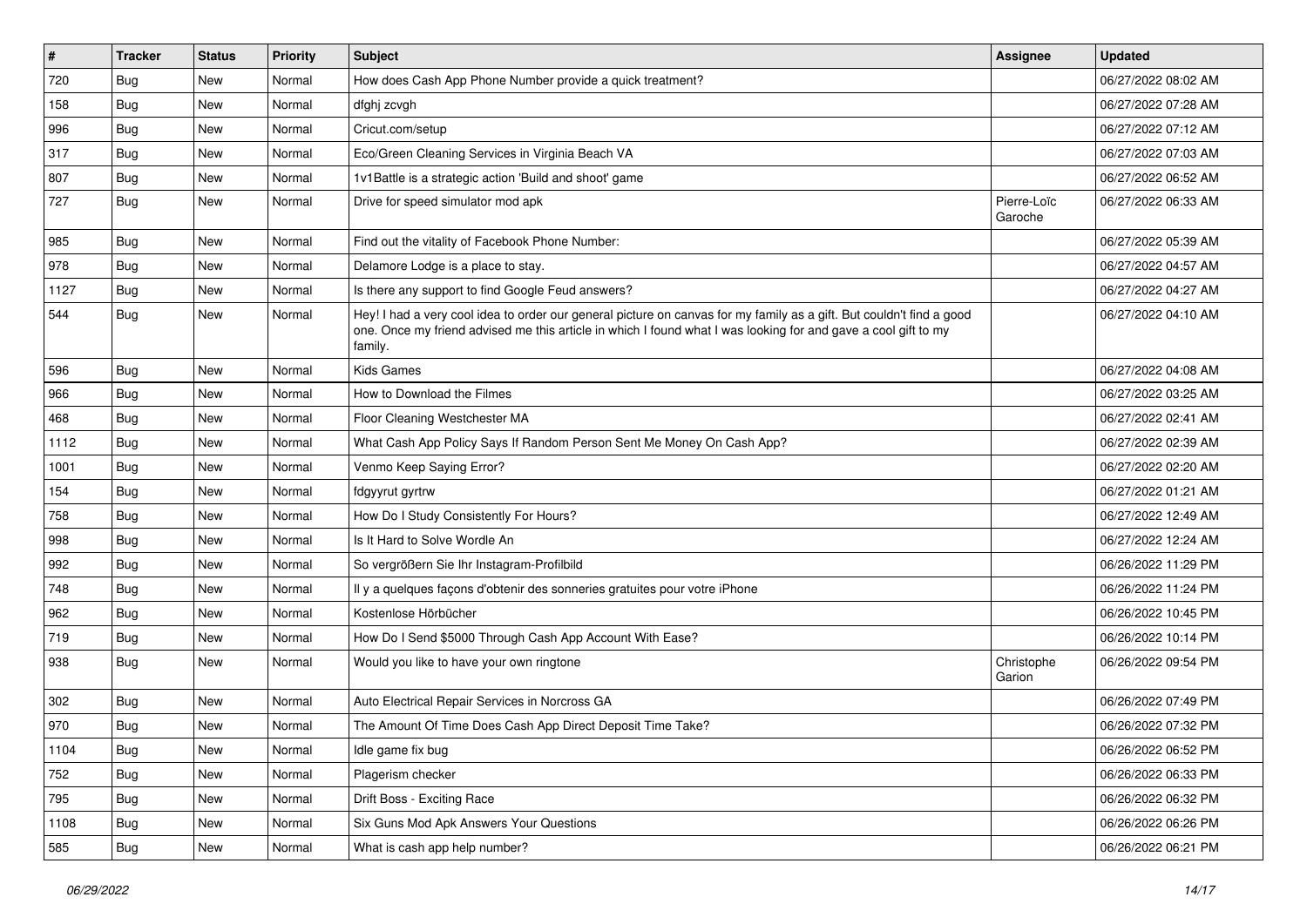| $\sharp$ | <b>Tracker</b> | <b>Status</b> | <b>Priority</b> | <b>Subject</b>                                                                                                                                           | <b>Assignee</b>      | <b>Updated</b>      |
|----------|----------------|---------------|-----------------|----------------------------------------------------------------------------------------------------------------------------------------------------------|----------------------|---------------------|
| 825      | <b>Bug</b>     | New           | Normal          | Lucky Patcher Download                                                                                                                                   |                      | 06/26/2022 06:09 PM |
| 1096     | Bug            | <b>New</b>    | Normal          | Race and experience new life.                                                                                                                            |                      | 06/26/2022 06:07 PM |
| 203      | Bug            | New           | Low             | Airport Taxi Guildford                                                                                                                                   | Anonymous            | 06/26/2022 06:03 PM |
| 730      | Bug            | New           | Normal          | Canon IJ Network Tool                                                                                                                                    |                      | 06/26/2022 05:51 PM |
| 152      | <b>Bug</b>     | <b>New</b>    | High            | professional bridal makeup artist                                                                                                                        | Christophe<br>Garion | 06/26/2022 05:44 PM |
| 974      | Bug            | <b>New</b>    | Normal          | Watch NCAA Football Live Streaming Free                                                                                                                  |                      | 06/26/2022 05:33 PM |
| 1098     | Bug            | New           | Normal          | Life of a Fisherman                                                                                                                                      |                      | 06/26/2022 05:16 PM |
| 535      | Bug            | New           | Normal          | Getting Tangled Problems When You Try To Apply For Cash App Delete Account                                                                               | Christophe<br>Garion | 06/26/2022 04:51 PM |
| 940      | <b>Bug</b>     | <b>New</b>    | Normal          | What is Plex and Is Plex Legal?                                                                                                                          |                      | 06/26/2022 04:50 PM |
| 580      | Bug            | New           | High            | What is Narrative Essay?                                                                                                                                 | Christophe<br>Garion | 06/26/2022 04:49 PM |
| 750      | Bug            | <b>New</b>    | Normal          | Create a Report Template                                                                                                                                 |                      | 06/26/2022 04:27 PM |
| 1097     | Bug            | New           | Normal          | Race and experience new life.                                                                                                                            |                      | 06/26/2022 04:22 PM |
| 631      | Bug            | New           | Normal          | How Can I Load Cash App Card at Walmart straight away?                                                                                                   |                      | 06/26/2022 04:07 PM |
| 732      | Bug            | New           | Normal          | Get rectifications steps about why cash app transfer failed                                                                                              |                      | 06/26/2022 03:28 PM |
| 961      | Bug            | <b>New</b>    | Normal          | TeaTv is an Android                                                                                                                                      |                      | 06/26/2022 02:02 PM |
| 754      | Bug            | New           | Normal          | Cómo descargar tonos gratis de teléfono celular                                                                                                          |                      | 06/26/2022 01:56 PM |
| 768      | Bug            | New           | Normal          | Where can you buy best jackets online?                                                                                                                   |                      | 06/26/2022 01:50 PM |
| 144      | Bug            | <b>New</b>    | Normal          | curly bob lace front wigs                                                                                                                                |                      | 06/26/2022 01:44 PM |
| 189      | Bug            | New           | Normal          | <b>College Biology Writing Services</b>                                                                                                                  |                      | 06/26/2022 12:50 PM |
| 749      | <b>Bug</b>     | New           | Normal          | The Best Bubble Shooter Game for Android                                                                                                                 |                      | 06/26/2022 12:12 PM |
| 941      | Bug            | New           | Normal          | is Disney Now and Disney Plus different?                                                                                                                 |                      | 06/26/2022 12:10 PM |
| 260      | Bug            | New           | Normal          | Web Design Services Near Me                                                                                                                              |                      | 06/26/2022 11:55 AM |
| 1120     | Bug            | <b>New</b>    | Normal          | Summary of 5 best coloring apps on phones                                                                                                                |                      | 06/26/2022 11:32 AM |
| 547      | <b>Bug</b>     | New           | Normal          | Get rid of the issue of cash app down by calling experts.                                                                                                |                      | 06/26/2022 10:38 AM |
| 952      | <b>Bug</b>     | New           | Normal          | Canon IJ Network Tool                                                                                                                                    |                      | 06/26/2022 10:35 AM |
| 993      | Bug            | New           | Normal          | IO Games Free Online                                                                                                                                     |                      | 06/26/2022 09:41 AM |
| 989      | Bug            | New           | Normal          | Barewoods Wax Cigar                                                                                                                                      |                      | 06/26/2022 09:19 AM |
| 1111     | Bug            | New           | Normal          | LOLBeans is a fun battle royale game where you race with other players while avoiding obstacles. Reach the end<br>of the course in competitive gameplay! |                      | 06/26/2022 09:17 AM |
| 706      | Bug            | New           | Normal          | How Can You Cancel A Cash App Payment Without Any Prior Information?                                                                                     |                      | 06/26/2022 09:13 AM |
| 958      | Bug            | New           | Normal          | Avail Cash app support service to know Sutton bank cash app number                                                                                       |                      | 06/26/2022 08:46 AM |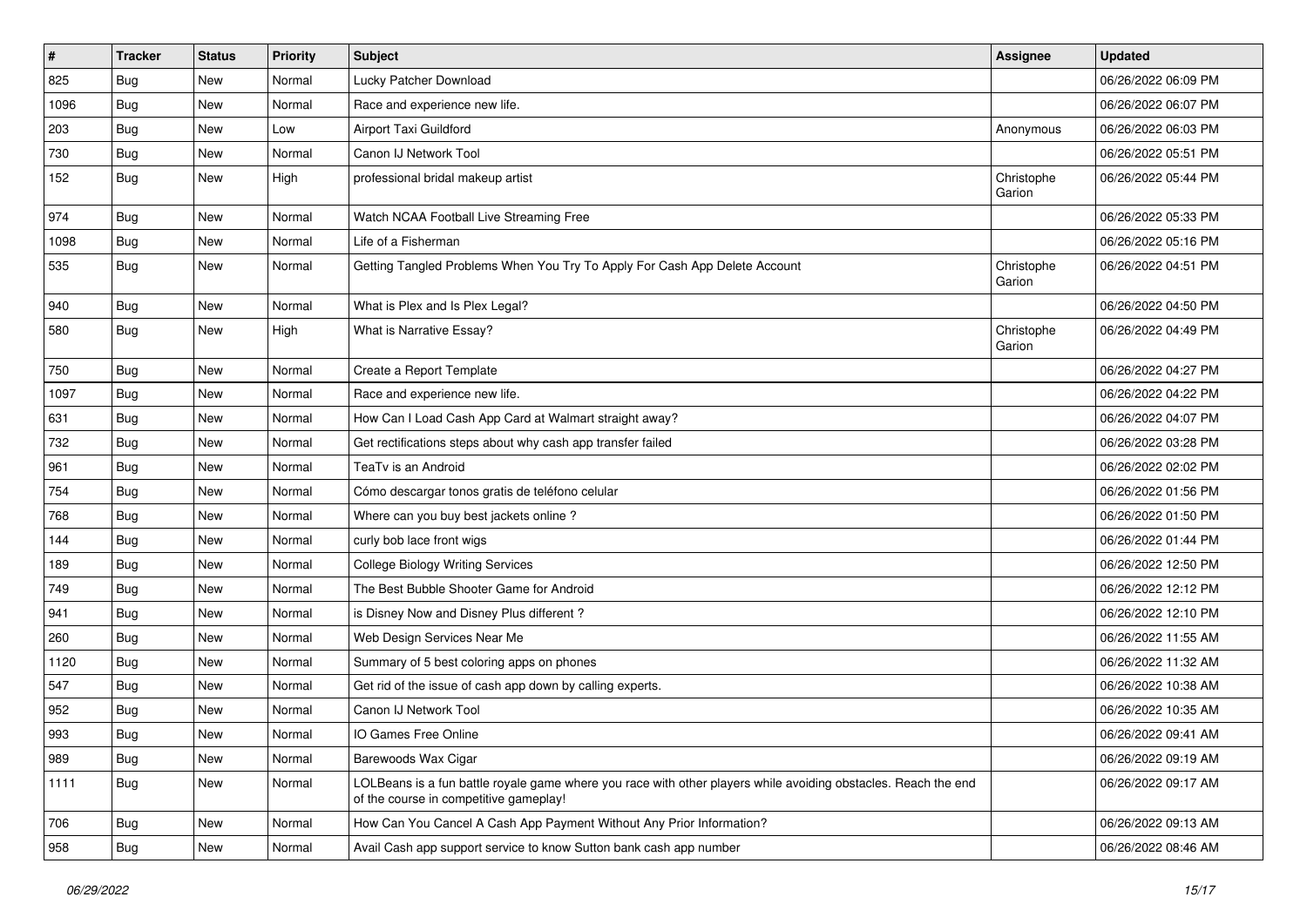| $\vert$ # | <b>Tracker</b> | <b>Status</b> | <b>Priority</b> | <b>Subject</b>                                                                 | Assignee               | <b>Updated</b>      |
|-----------|----------------|---------------|-----------------|--------------------------------------------------------------------------------|------------------------|---------------------|
| 984       | Bug            | New           | Normal          | How to disable, permanently delete Twitter account on phone, PC                |                        | 06/26/2022 08:28 AM |
| 747       | Bug            | New           | Normal          | How to Install Tyflex Plus on Your Android Device                              |                        | 06/26/2022 08:16 AM |
| 874       | Bug            | New           | Normal          | Cómo descargar Minecraft Apk                                                   |                        | 06/26/2022 08:01 AM |
| 1102      | <b>Bug</b>     | New           | Normal          | Charlottesville Travel Guide?                                                  |                        | 06/26/2022 07:44 AM |
| 517       | Bug            | New           | Normal          | Proficient tips to take help of cash app support professionals:                |                        | 06/26/2022 07:34 AM |
| 964       | Bug            | New           | Normal          | Can I Fix Cash App Transfer Failed Issues By Adding Sufficient Funds?          |                        | 06/26/2022 07:21 AM |
| 638       | <b>Bug</b>     | New           | Normal          | Run 3 game                                                                     |                        | 06/26/2022 06:31 AM |
| 728       | Bug            | New           | Normal          | Will Cash App refund money if scammed? Hitches With Optimum Ease               |                        | 06/26/2022 06:15 AM |
| 977       | <b>Bug</b>     | New           | Normal          | Fans of the Old Country will like this book.                                   |                        | 06/26/2022 05:54 AM |
| 990       | Bug            | New           | Normal          | Mushrooms                                                                      |                        | 06/26/2022 05:41 AM |
| 198       | <b>Bug</b>     | New           | Normal          | DR. RECKEWEG R42 (HAEMOVENIN) (22ML)                                           |                        | 06/26/2022 05:31 AM |
| 946       | <b>Bug</b>     | New           | Normal          | What is Plex and Is Plex Legal?                                                |                        | 06/26/2022 05:23 AM |
| 950       | Bug            | New           | Normal          | ij.start canon                                                                 |                        | 06/26/2022 04:35 AM |
| 310       | <b>Bug</b>     | New           | Normal          | Mattress Cleaning Services in Virginia Beach VA                                |                        | 06/26/2022 04:33 AM |
| 829       | Bug            | New           | Normal          | Write My Dissertation For Me UK                                                | Pierre-Loïc<br>Garoche | 06/26/2022 04:13 AM |
| 935       | Bug            | New           | Normal          | MovieBox Pro Apk - Watch Movies and TV Shows on Your Android Phone             |                        | 06/26/2022 04:11 AM |
| 741       | Bug            | New           | Normal          | <b>Blockchain Technology Solutions</b>                                         |                        | 06/26/2022 02:19 AM |
| 259       | Bug            | New           | Normal          | call center services                                                           |                        | 06/26/2022 01:30 AM |
| 630       | <b>Bug</b>     | New           | Normal          | How Can I Load Cash App Card at Walmart straight away?                         |                        | 06/26/2022 12:04 AM |
| 954       | Bug            | New           | Normal          | AZ Screen Recorder Mod                                                         |                        | 06/25/2022 11:24 PM |
| 227       | <b>Bug</b>     | New           | Normal          | Cash App Help & Solutions - Here You Will Get Better Assistance                |                        | 06/25/2022 11:21 PM |
| 742       | <b>Bug</b>     | New           | Normal          | How Long Does Cash App Support Take To Respond For A Better Support?           |                        | 06/25/2022 11:00 PM |
| 955       | Bug            | New           | Normal          | How Long Does Verification Take On Cash App If You Apply For The Verification? | Christophe<br>Garion   | 06/25/2022 10:50 PM |
| 956       | <b>Bug</b>     | New           | Normal          | FNF Free Mods Online                                                           |                        | 06/25/2022 09:59 PM |
| 1106      | Bug            | New           | Normal          | How Do I Get Cash App ++ Without Confronting Any Technical Glitches?           |                        | 06/25/2022 09:53 PM |
| 710       | <b>Bug</b>     | New           | Normal          | Take Necessary Assistance If You Are Unable Activate Cash App Card             |                        | 06/25/2022 09:26 PM |
| 1103      | Bug            | New           | Normal          | Idle game fix bug                                                              |                        | 06/25/2022 09:08 PM |
| 979       | Bug            | New           | Normal          | Free Gas Cards for the Unemployed                                              |                        | 06/25/2022 09:02 PM |
| 731       | Bug            | New           | Normal          | Avail Of Cash App Customer Service If Unable To Down Cash App Mobile App?      |                        | 06/25/2022 08:36 PM |
| 1024      | Bug            | New           | Normal          | How to choose the right broker                                                 |                        | 06/25/2022 06:23 PM |
| 1025      | <b>Bug</b>     | New           | Normal          | how to change the logo in wordpress                                            |                        | 06/25/2022 06:20 PM |
| 1026      | Bug            | New           | Normal          | New Puzzle Game for All Age - Dordle                                           |                        | 06/25/2022 06:17 PM |